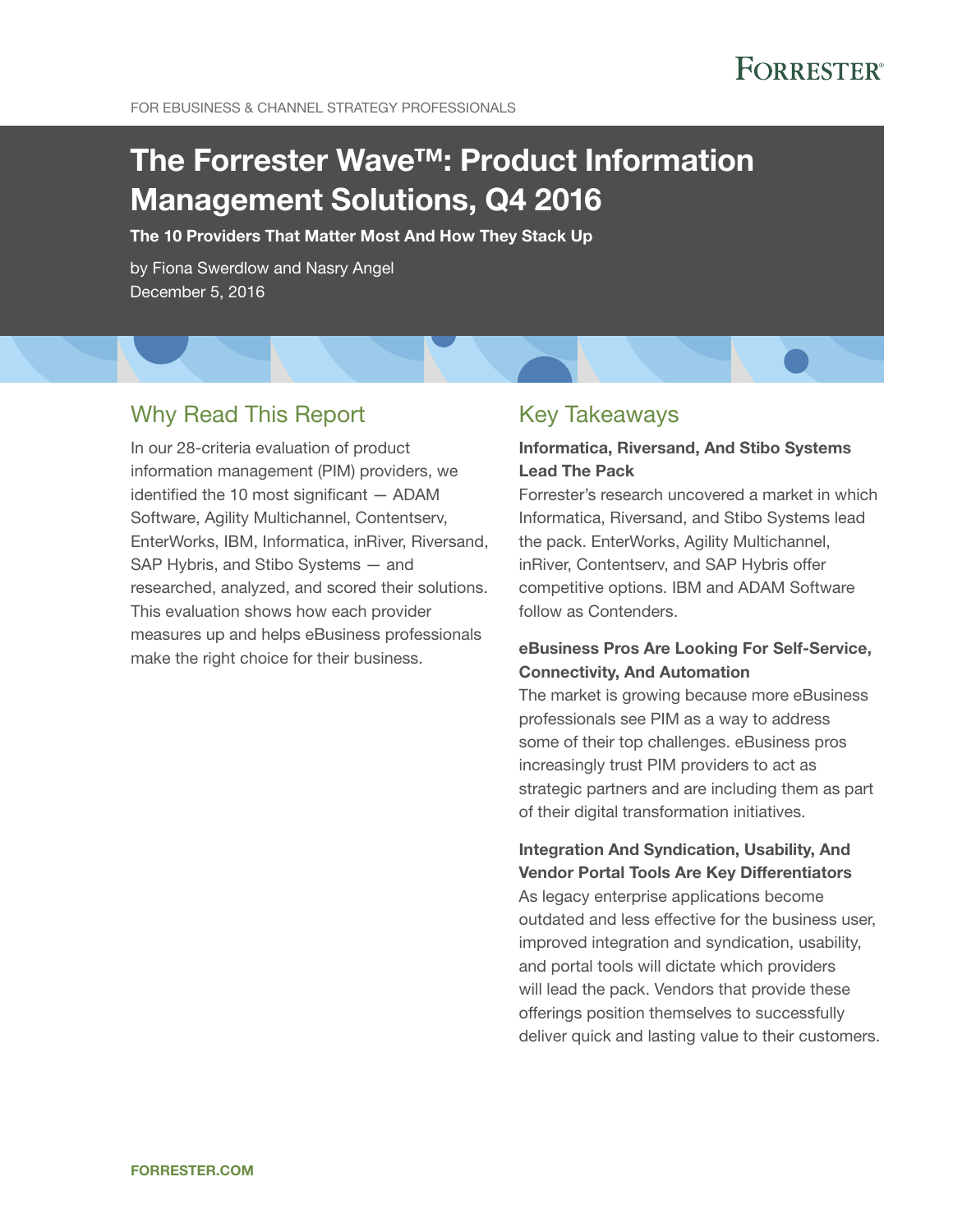## The Forrester Wave™: Product Information Management Solutions, Q4 2016

The 10 Providers That Matter Most And How They Stack Up

by [Fiona Swerdlow](http://www.forrester.com/go?objectid=BIO10344) and [Nasry Angel](http://www.forrester.com/go?objectid=BIO6084) with [Gene Leganza](http://www.forrester.com/go?objectid=BIO794), [Michele Goetz](http://www.forrester.com/go?objectid=BIO5224), [Anjali Yakkundi,](http://www.forrester.com/go?objectid=BIO2773) Shreyas Warrier, and Diane Lynch December 5, 2016

## Table Of Contents

2 PIM Is Indispensable In The New Era Of Distributed Commerce

PIM Graduates From Product Data Management To Product Experience Management

- 5 PIM Is For Business; MDM Is For Technology Management
- 7 PIM Evaluation Overview

Evaluated Vendors And Inclusion Criteria

10 Vendor Profiles

Leaders

Strong Performers

**Contenders** 

17 Supplemental Material

## Notes & Resources

Forrester conducted product evaluations in August 2016 and interviewed 10 vendor and user companies: ADAM Software, Agility Multichannel, Contentserv, EnterWorks, IBM, Informatica, inRiver, Riversand, SAP Hybris, and Stibo Systems.

## Related Research Documents

[The Forrester Wave™: Product Information](http://www.forrester.com/go?objectid=RES108002)  [Management \(PIM\), Q2 2014](http://www.forrester.com/go?objectid=RES108002)

[Polishing Up Your Products — Why PIM Really](http://www.forrester.com/go?objectid=RES116038)  **[Matters](http://www.forrester.com/go?objectid=RES116038)** 

### **FORRESTER®**

Forrester Research, Inc., 60 Acorn Park Drive, Cambridge, MA 02140 USA +1 617-613-6000 | Fax: +1 617-613-5000 | forrester.com

© 2016 Forrester Research, Inc. Opinions reflect judgment at the time and are subject to change. Forrester®, Technographics®, Forrester Wave, RoleView, TechRadar, and Total Economic Impact are trademarks of Forrester Research, Inc. All other trademarks are the property of their respective companies. Unauthorized copying or distributing is a violation of copyright law. Citations@forrester.com or +1 866-367-7378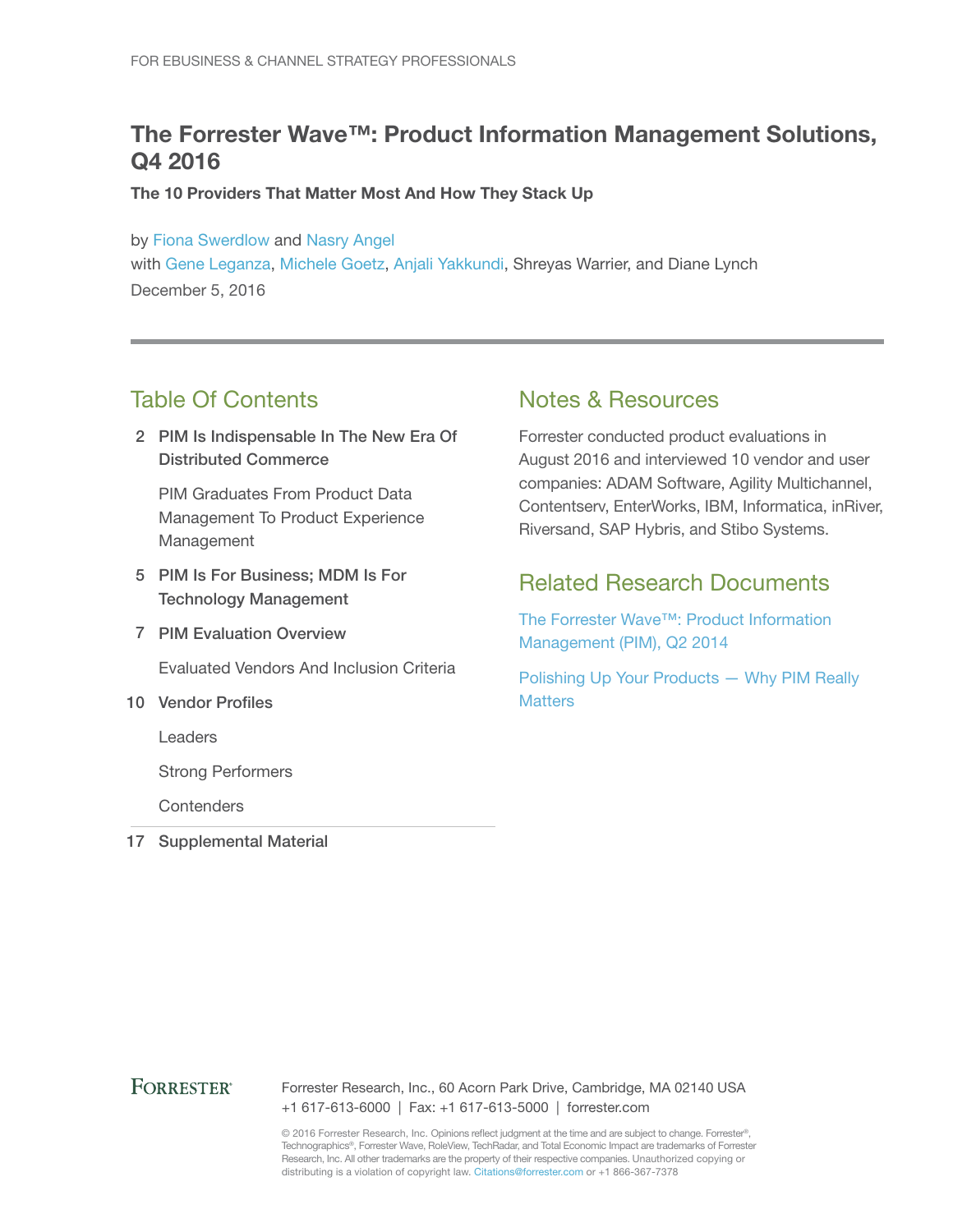## PIM Is Indispensable In The New Era Of Distributed Commerce

PIM is the business application that orchestrates critical information and content that customers need along their multitouchpoint product research and buying journeys (see Figure 1). Modern retailers know they must proactively provide their customers with rich, consistent experiences that are appropriate for each device and context. In the age of the customer, modern retailing is largely shaped by shoppers who use digital touchpoints to research and buy products: In 2017, digital touchpoints will, in some way, affect over half of total US retail sales — that is, 51%, or \$1.71 trillion.<sup>1</sup> The empowered customer increasingly is willing to experiment with new technologies, owns multiple connected devices, and uses a mobile phone in-store to research everything from ratings to prices.<sup>2</sup> PIM is a key strategic investment to deliver that vision.

Rich, accurate, and well-managed product information is an essential tool for store associates and customer contact center reps at any point in the customer's shopping journey. Retailers need a channel-agnostic central hub from which they can deliver just the right product information to the customer, regardless of that customer's location, the time of day, or the stage in the customer life cycle, not just before the purchase but after it as well.<sup>3</sup> At its core, a PIM application enables eBusiness professionals and their customer-obsessed organizations to:

- › Publish information to established and emerging target systems and touchpoints. In the new commerce environment, PIM is the launch pad for new product experiences taking place across myriad digital and physical touchpoints. In addition to the well-known print and eCommerce target systems, PIM is evolving to publish product information directly to online retailers like Amazon (where 65% of online adults look up product information on a mobile phone) and search engines like Google (where nearly 70% of online adults do the same).<sup>4</sup> For example, a branded manufacturer that has an emerging direct-to-consumer business can now publish product information to one of these channels to inform customers of its offerings and potentially capture additional revenue.
- › Manage publishing workflow and approvals by channel. Business users use PIM to write channel-specific business rules to configure thresholds for publication readiness that are channelspecific and adhere to the strict requirements of the channel. It's no secret that large retailers leverage their size to get manufacturers and distributors to comply with their ever-changing product information requirements. This infuence can mean that just when suppliers have established a process to comply with the retailers' demands around a product, the requirements change again. For example, a large retailer might require a minimum of three high-resolution images and a video for one particular product line but five images and no video for another. PIM enables business users to write this logic into the system and apply it at scale to entire product lines.
- › Synchronize product information across digital touchpoints and physical stores. Regardless of the customer's shopping behavior (e.g., buy online and pick up in-store; ship to home; or research online and buy in-store), eBusiness pros must synchronize inventory and product information among touchpoints as varied as desktop and mobile website, in-store point-of-sale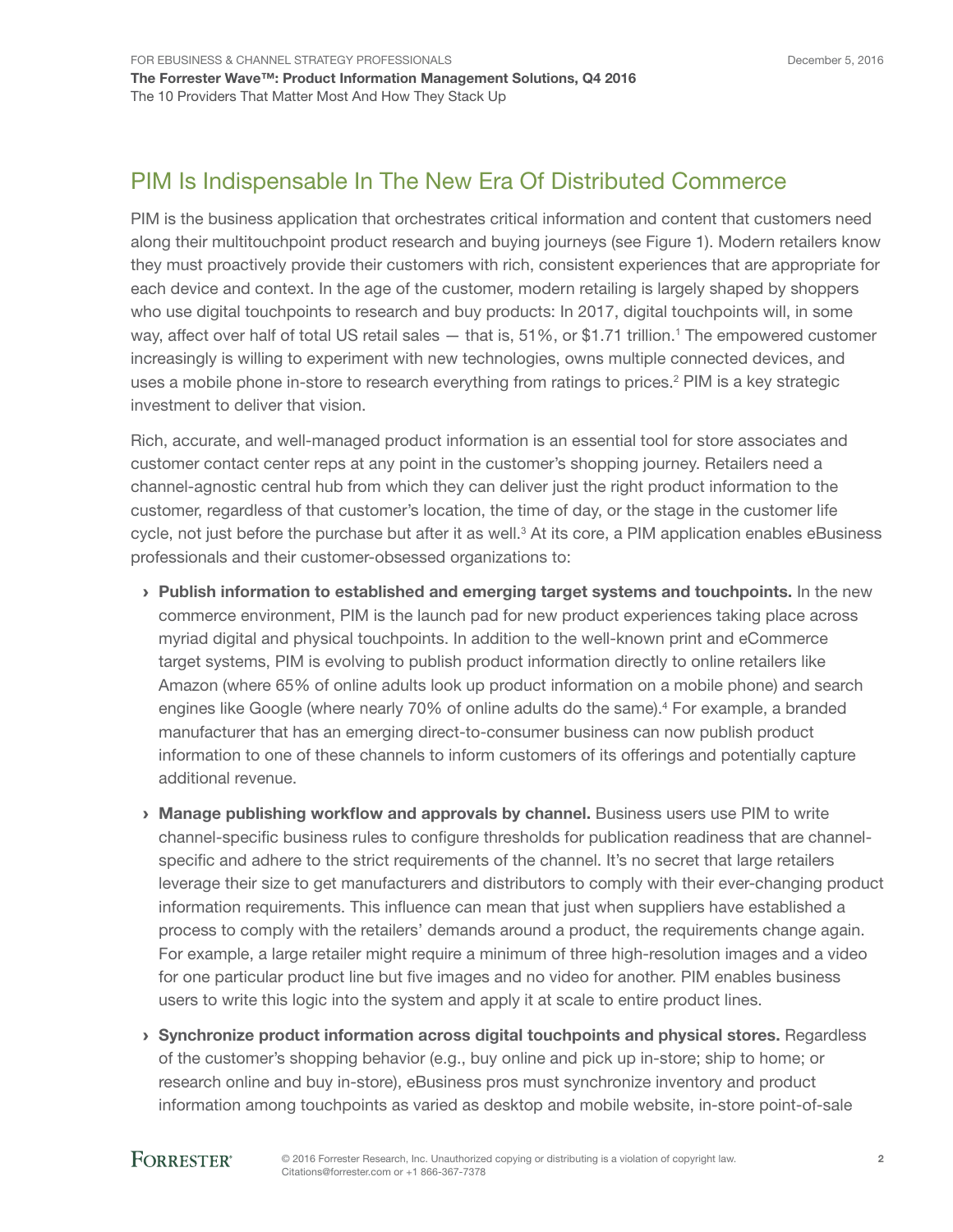December 5, 2016

systems, and mobile apps. Customers will quickly spot inconsistencies, resulting in higher product returns, increased customer service calls and emails, lower repeat purchases and loyalty, and general dissatisfaction.

- › Develop and grow a single trusted source of reliable product information. PIM thrives as the convergence point for multiple product data sources and as a connection hub for applications while also tackling the challenge of doing data quality at scale. Industrial, brand, and consumer packaged goods (CPG) companies that manufacture their own products have historically managed product information within enterprise systems like enterprise resource planning (ERP) and product life-cycle management (PLM) but also, quite often, through basic spreadsheets. Historically, they've pulled information from sources like suppliers, third-party data engines, taxonomy systems, and standards boards. These tools individually fall short when it comes to reliably enriching products for digital commerce. For example, supplier portal capabilities within PIM tools apply the retailer's specified quality and governance rules to data submitted by suppliers on the fly. This capability greatly reduces the amount of "dirty" data that business users have to deal with and, in turn, allows them to focus more on strategy than manual data-cleansing work.
- › Reduce time-to-market for new product launches. PIM tools provide fexible workfow and business process management capabilities to orchestrate both the structured and unstructured data work among the different roles. It enables automation for business users to reduce time-tomarket by setting up sophisticated business rules that apply validation checks, trigger workflow actions and notifcations, and update the appropriate touchpoints once they meet a minimum threshold for readiness. In a poorly governed data environment, users frequently find multiple versions of a product description and images as well as compliance documents, ingredients lists, and Excel spreadsheets scattered throughout fle shares. In addition, processes are typically fractured, with products sitting in a queue for long periods before they're approved. This means that in an industry like fnancial services, it can take six to nine months to launch or refresh a product — an unacceptable situation in today's world, where customers have a plethora of choices and can easily move on.
- › Merchandise products effectively. Without product insights, merchandisers are fying blind: PIM dashboards deliver insights for merchandisers around the ROI of truly telling a product story. For example, merchandisers can test and quantify the impact of adding one more image or video to a product.<sup>5</sup> Add to that data on clicks and views, customer feedback for similar products, and shopping cart analyses, and merchandisers will know how best to build a product category and tell that product story. For example, if a product is targeted to Millennials, it's probably a good idea to include video because this generation consumes more mobile video than any other.<sup>6</sup> In addition, product insights play a signifcant role in how merchandisers create product categories and bundles, not just based on traditional associations like paint and a paint brush but on tangible customer buying patterns like paint, a brush, and masking tape to protect the environment surrounding the painted surface.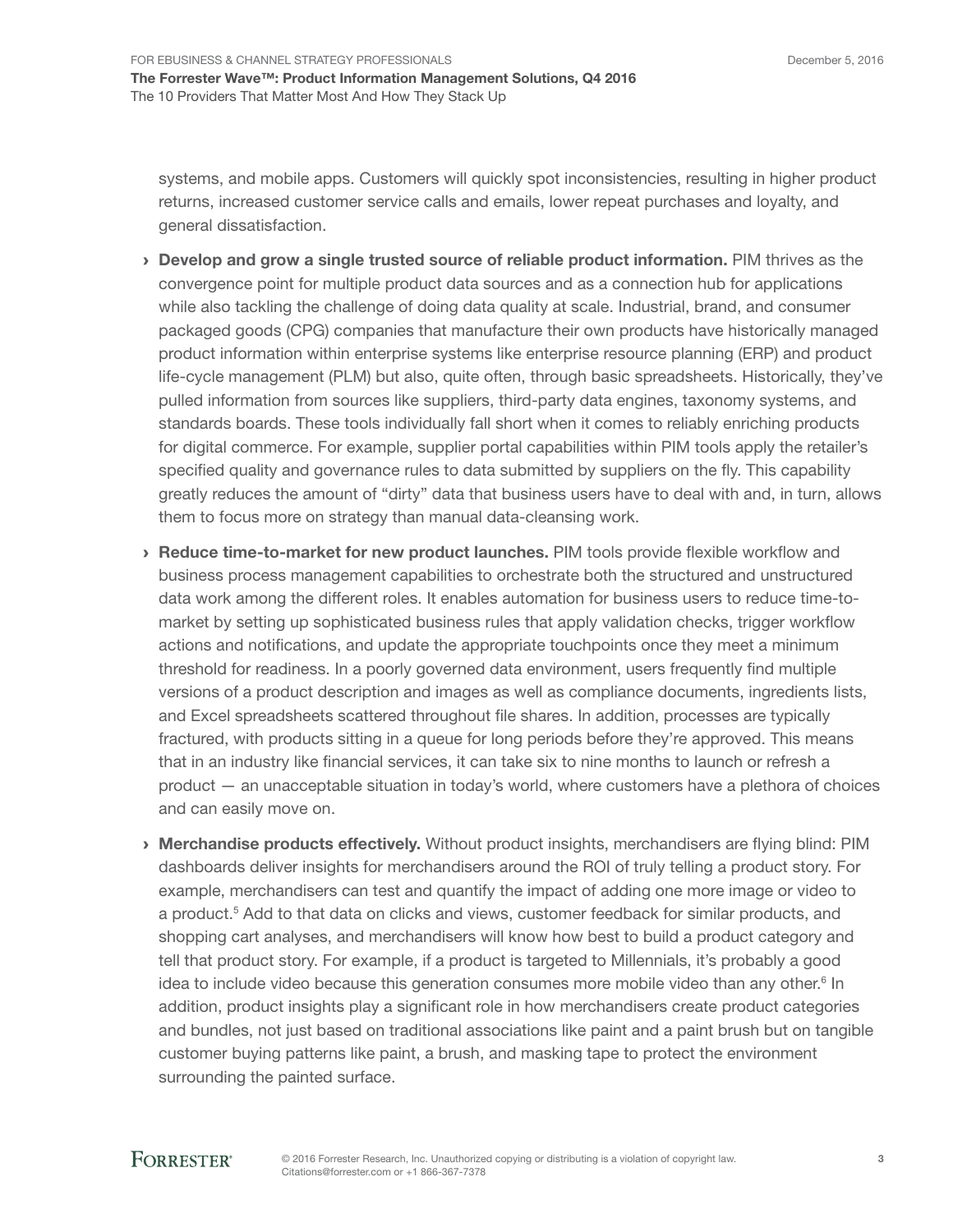#### FIGURE 1 The Role Of PIM In A Customer Journey



#### PIM Graduates From Product Data Management To Product Experience Management

Emerging PIM capabilities such as content benchmarking, visual merchandising, and advanced asset management capabilities will prove crucial to enable customer experiences, particularly around the discovery and exploration stages of their journeys. Customers have spoken: Having accurate product information is a baseline expectation, and 64% of US online adults today shop online because the product presented there is more informative than what's in-store.<sup>7</sup> Customers now are taking it a step further, with well over half of online adults stating that it's important for them that retailers offer feature and price comparison tools, visualization tools (e.g., different colorways, alternative views, or zoom), and the fexibility to refne search results by attributes like price, brand, and style (see Figure 2).<sup>8</sup> Ultimately, these offerings augment or even help mimic the physical experience of picking up and examining products and comparing them with others nearby.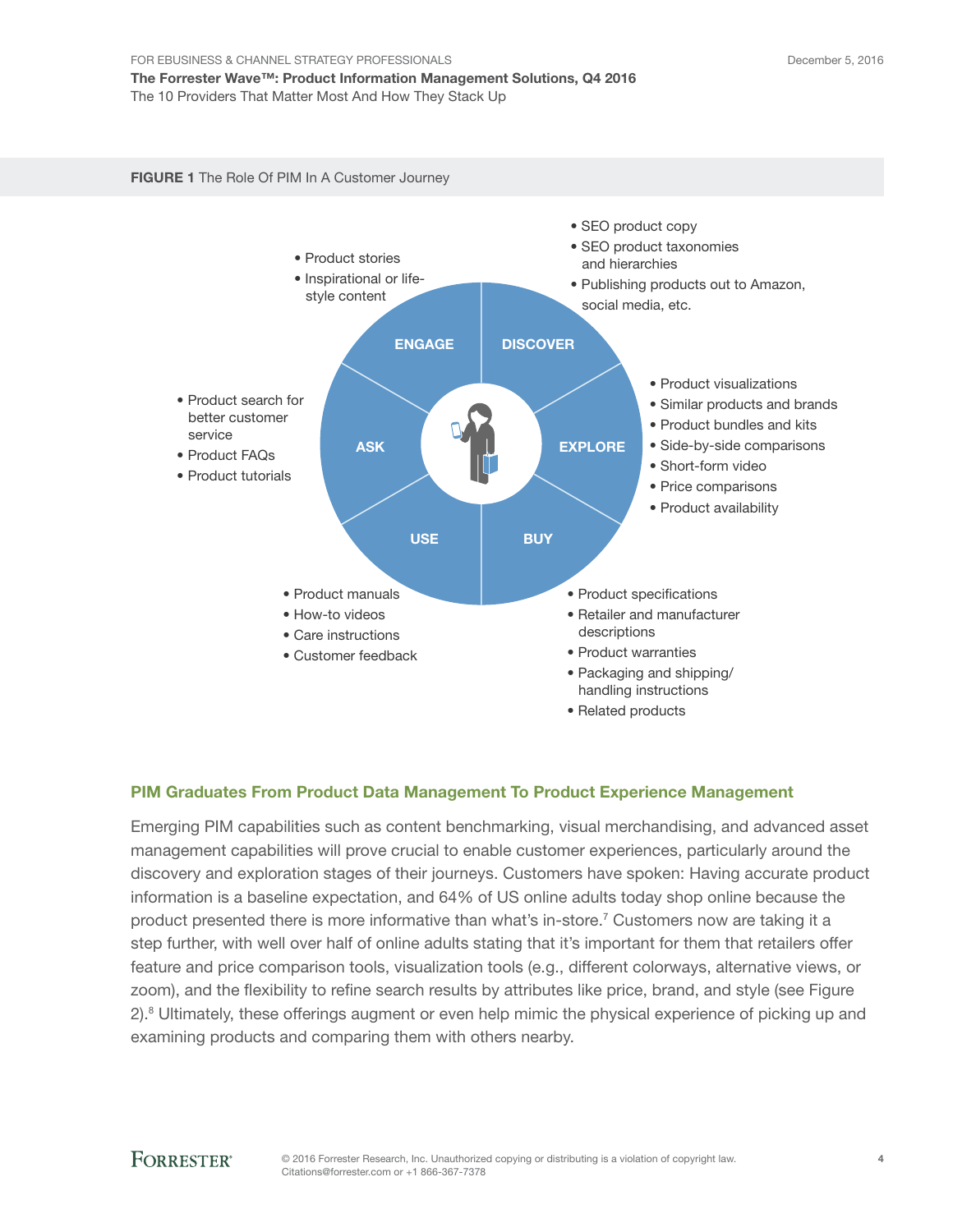FIGURE 2 Customers Tell Retailers They Want Product Experiences, Not Just Product Information

#### Percentage of online adults who indicated it was important for retailers to provide them with these website features:



Base: 4,399 US online adults (18+) (multiple responses accepted) Source: Forrester's Consumer Technographics® North American Retail And Travel Online Benchmark Recontact Survey 1, Q3 2016 (US)

## PIM Is For Business; MDM Is For Technology Management

There's some confusion in the market about what tools are best suited to manage the quality and consistency of product information. eBusiness pros must evaluate master data management (MDM) tools as well as PIM and product content management and syndication tools. Each appears to solve the same set of challenges to manage product data, yet vendor demonstrations have shown us that these tools are very different. Business users such as marketers and merchandisers can readily identify with the application look and feel of PIM, which offers an intuitive environment for managing product data and associated content. Data management professionals are drawn to MDM solutions that are obvious extensions to their data management tools, such as extract-transform-load (ETL), data quality, and metadata management, and that help them with data integration demands. So how should organizations determine whether a PIM tool is the right choice? There are four options to consider (see Figure 3):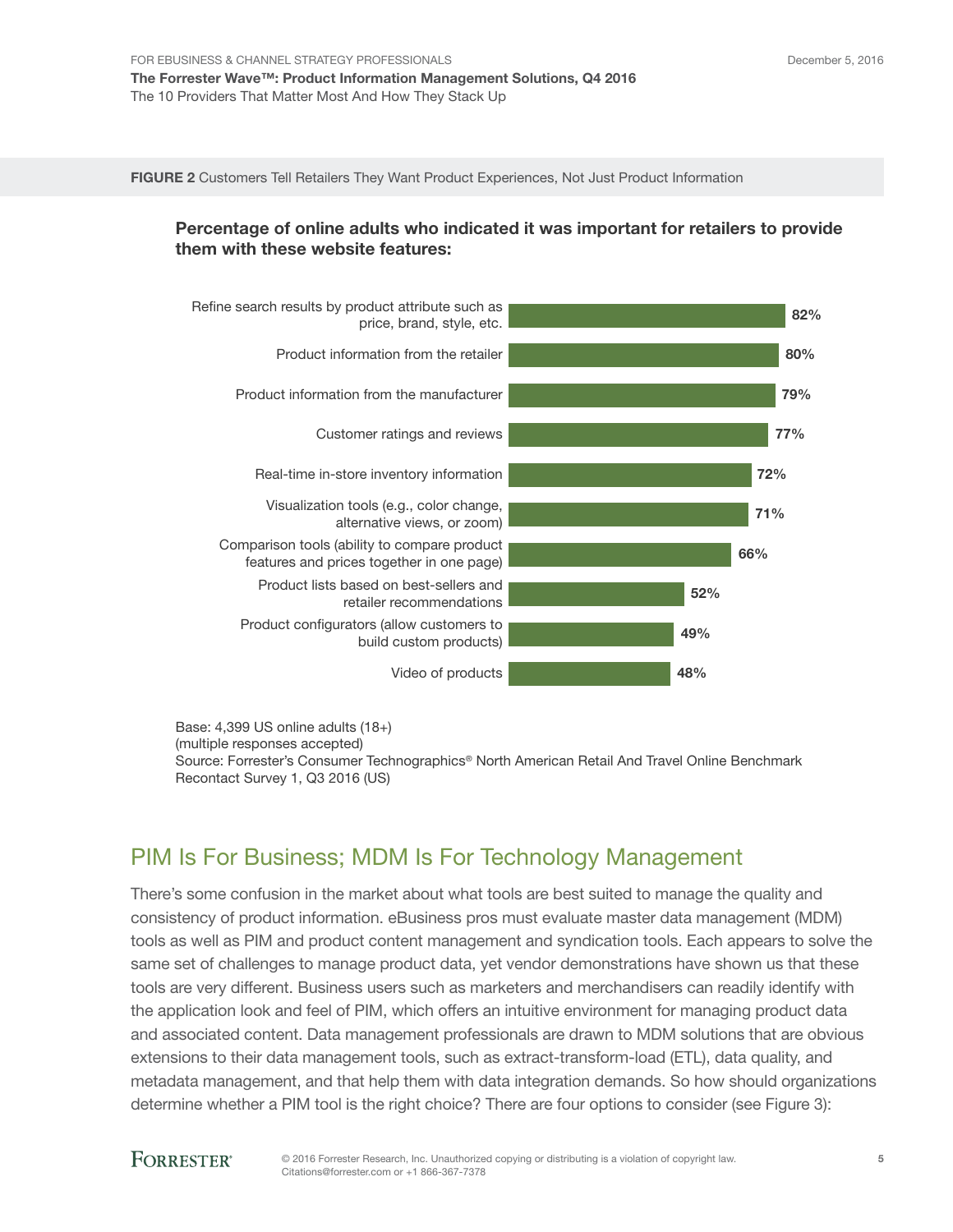- > PIM pure-play. The PIM pure-play option is concerned with how consumers will use product information through sales and marketing channels (e.g., an online or mobile store). Business users need an application that maintains catalogs, bringing together product attributes with merchandising elements such as images, video, audio, descriptions, price, and bundles. PIM is ideal for situations where merchandisers and marketers are dynamically constructing and reconstructing compelling packages and offers, all in an environment in which they, as nontechnical users, can easily work. A useful analogy is to envision that CRM is to customer as PIM is to product. Critical capabilities include product visualization, workflow management, discrete and mass product updates and refreshes, and seamless integration with content tools (content management, digital asset management, print, eCommerce, etc.) for product defnitions/bundles and workflow.
- **MDM pure-play.** Master data management tools excel at managing and orchestrating product data and elements across applications and data sources. The technology management organization typically owns and manages MDM. It acts as an orchestration point in the integration layer of an information architecture. Where PIM may be the system of record for the customer-facing view of product information, MDM manages the complexity of gathering product data, syndicating the data to other systems, and providing product data consistency and links to other master data domains (i.e., customer, supplier, and location). eBusiness pros can connect product data to content in the form of metadata to link by a tag or fle, but it's not presented natively within the MDM tool. MDM environments generally are much more technical, so common users include technology management and data professionals in business operations. Critical capabilities include data integration, multidomain data modeling, data quality and matching, data governance, metadata management, and multiplatform support (i.e., RDBMS, Hadoop/NoSQL, applications, etc.).
- > Hybrid PIM/MDM solution. Overall, Forrester recommends that organizations use their MDM tools as the engine and orchestration point across multiple domains and include PIM as the business application for business users to manage product catalogs. Many PIM vendors offer their own MDM standalone tools or have MDM capabilities integrated into their PIM tools. Why? A mature PIM capability within a complex omnichannel ecosystem requires a front-end business solution and a robust back-end engine. PIM vendors may present their tools as MDM for other domains, as PIM will often contain nonproduct data such as supplier information. However, the nature of the environment is optimized for a product view and product management workfows.
- **Product content management and syndication.** These mostly cloud-based tools, which include offerings from vendors like Salsify, primarily facilitate managing and exchanging product content among brands, distributors, and retailers. They typically maintain category-specific schemas to meet the demands of each channel or touchpoint, channel-specifc syndication rules, and digital asset management (DAM) capabilities to manage digital content. These tools satisfy PIM use cases with eBusinesses that don't require enterprise-grade data management platforms but instead need something to sit on top of or connect to their existing data management infrastructure.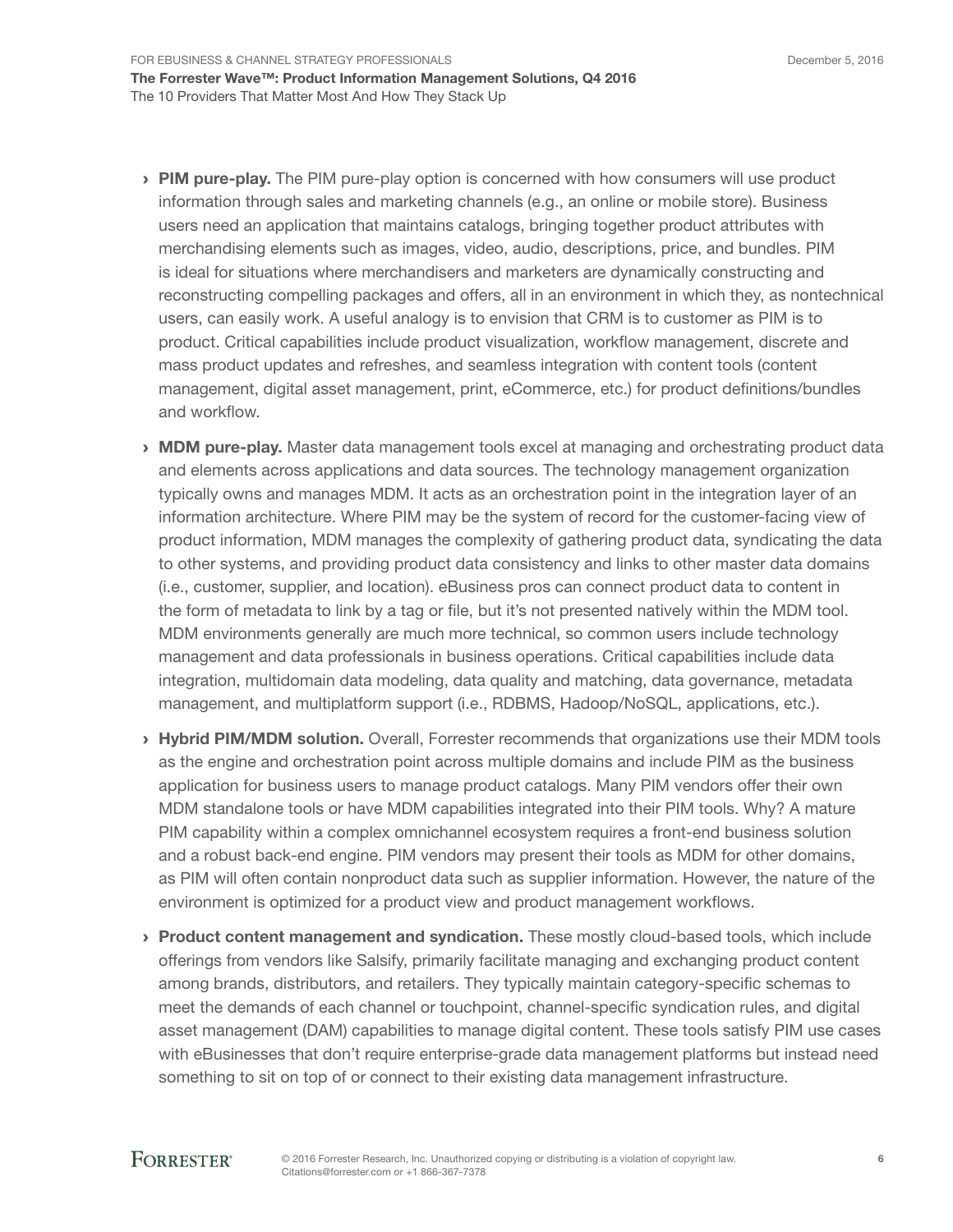FIGURE 3 PIM Looks And Feels Like MDM, But It's Really An App

### PIM

*An enterprise application* User: Business Goal: To become a product hub that enables transactional, bidirectional synchronization of data from disparate upstream sources, diverse downstream target systems, and external trading communities and data sync networks

- *Product life-cycle processes*
- 1) Validate and source
- 2) Market and promote 3) Produce and sell
- 4) Support and retire

#### Product MDM

*A business capability* User: Technology management Goal: To identify trusted product data and leverage it for business processes and decisions

*Product life-cycle processes* 1) Validate only. A product master will not automate the other PLM processes.

## PIM Evaluation Overview

To assess the state of the PIM market and see how the vendors compare, Forrester evaluated the strengths and weaknesses of top PIM vendors. After examining past research, user need assessments, and vendor and expert interviews, we developed a comprehensive set of evaluation criteria. We evaluated 10 vendors against 28 criteria, which we grouped into three high-level categories:

› Current offering. The criteria we selected to assess the strength of companies' current offerings refect the needs of both eBusiness and enterprise architecture professionals. Because of this, we included technical integration and systems governance criteria alongside criteria that evaluated the effectiveness of the business user tools for end users. We analyzed each current offering using 10 groups of criteria: architecture and scalability; integration and syndication; workfow and business process support; product taxonomy and relationship management; time-to-value; product attribute management; roles and privileges; administration tools; vendor portal tools; and data quality management, governance, and reporting.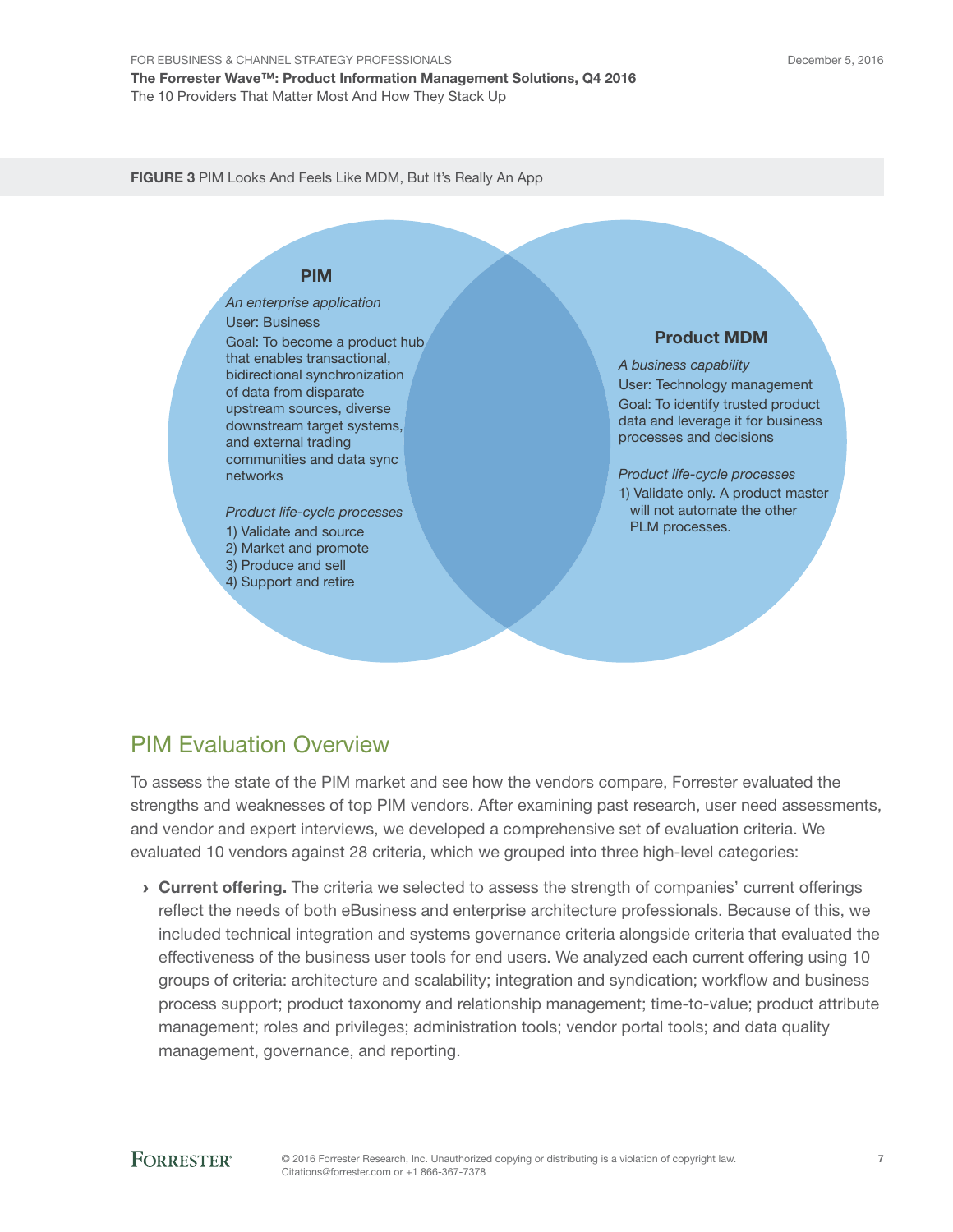- > Strategy. To assess how well each solution provider is positioned for future success, we compared the strategies of each with the needs of eBusiness and enterprise architecture executives, industry trends, and Forrester's forward-looking vision of the PIM market. We examined each company's product road map and strategic direction; target market and enterprise track record; and partnerships and services.
- **Market presence.** Many eBusinesses today support their PIM needs with homegrown technology or legacy solutions that the vendor community no longer supports. eBusiness and enterprise architecture executives must look for vendors that have a strong and stable installed base, demonstrate steady growth, and offer a solid network of implementation and support partners. To determine the current market presence for our evaluation, we combined information about each provider's revenue; revenue growth; customer base; new customers; and geographic and vertical market penetration.

#### Evaluated Vendors And Inclusion Criteria

Forrester included 10 vendors in this PIM assessment: ADAM Software, Agility Multichannel, Contentserv, EnterWorks, IBM, Informatica, inRiver, Riversand, SAP Hybris, and Stibo Systems. Each of these companies has (see Figure 4):

- › Inclusion in our prior Forrester Wave. All vendors were included in the Forrester report "The Forrester Wave™: Product Information Management (PIM), Q2 2014."<sup>9</sup>
- › An established enterprise PIM offering. Vendors must have an established enterprise PIM offering and must actively market a productized PIM solution. Vendors must have initially released the product version included in the evaluation prior to August 2016.
- $\rightarrow$  A standalone offering for PIM. Beyond the ability to support product data in a broader MDM solution or within an enterprise resource planning (ERP) or eCommerce platform, these vendors offer standalone PIM enterprise applications with unique capabilities that allow them to validate and source, market and promote, produce and sell, and support and retire products.
- > A focused product road map. Each of the vendors evaluated has a focused product road map that aligns with the direction of the market and emerging scenarios tracked by Forrester.
- > Mindshare among the Forrester client base. Forrester client inquiries, shortlists, consulting projects, and case studies frequently mention the vendors we evaluated.
- › A focus on retail, distribution, CPG, and manufacturing verticals. Beyond the ability to support product data in a broader master data management (MDM) solution, these vendors have rich support for the unique needs of retailers, distributors, CPG firms, and manufacturers.

8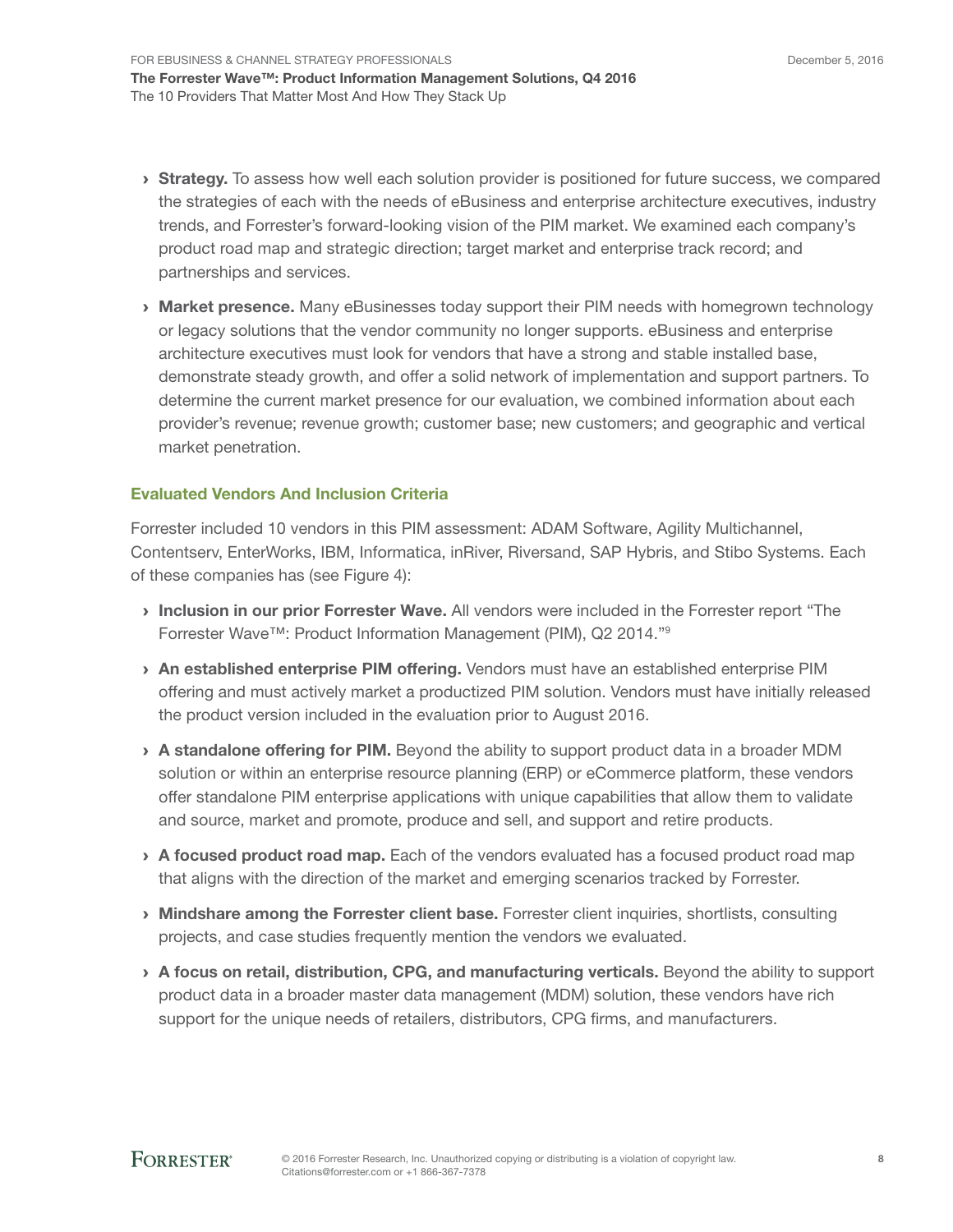#### FIGURE 4 Evaluated Vendors: Product Information And Selection Criteria

| <b>Vendor</b>               | <b>Product evaluated</b>                                              | <b>Product version</b><br>evaluated |
|-----------------------------|-----------------------------------------------------------------------|-------------------------------------|
| <b>ADAM Software</b>        | <b>ADAM</b> products                                                  | 4.3                                 |
| <b>Agility Multichannel</b> | Agility                                                               | 7.0                                 |
| Contentserv                 | <b>CS</b>                                                             | 16.0                                |
| <b>EnterWorks</b>           | Enable                                                                | 8.2                                 |
| <b>IBM</b>                  | IBM InfoSphere Master Data Management<br><b>Collaborative Edition</b> |                                     |
| Informatica                 | Informatica MDM - Product 360                                         | 8.0.5                               |
| inRiver                     | inRiver PIM                                                           | 6.3                                 |
| Riversand                   | <b>MDMCenter</b>                                                      | 7.8                                 |
| <b>SAP Hybris</b>           | <b>SAP Hybris PCM</b>                                                 | 6.2                                 |
| <b>Stibo Systems</b>        | <b>STEP Trailblazer</b>                                               | 8.0                                 |

#### Inclusion criteria

Inclusion in our prior Forrester Wave. All vendors were included in the Forrester report "The Forrester Wave™: Product Information Management (PIM), Q2 2014."

An established enterprise PIM offering. Vendors must have an established enterprise PIM offering and must actively market a productized PIM solution. Vendors must have initially released the product version included in the evaluation prior to August 2016.

A standalone offering for PIM. Beyond the ability to support product data in a broader MDM solution or within an enterprise resource planning (ERP) or eCommerce platform, these vendors offer standalone PIM enterprise applications with unique capabilities that allow them to validate and source, market and promote, produce and sell, and support and retire products.

A focused product road map. Each of the vendors evaluated has a focused product road map that aligns with the direction of the market and emerging scenarios tracked by Forrester.

Mindshare among the Forrester client base. Forrester client inquiries, shortlists, consulting projects, and case studies frequently mention the vendors we evaluated.

A focus on retail, distribution, CPG, and manufacturing verticals. Beyond the ability to support product data in a broader master data management (MDM) solution, these vendors have rich support for the unique needs of retailers, distributors, consumer packaged goods (CPG) frms, and manufacturers.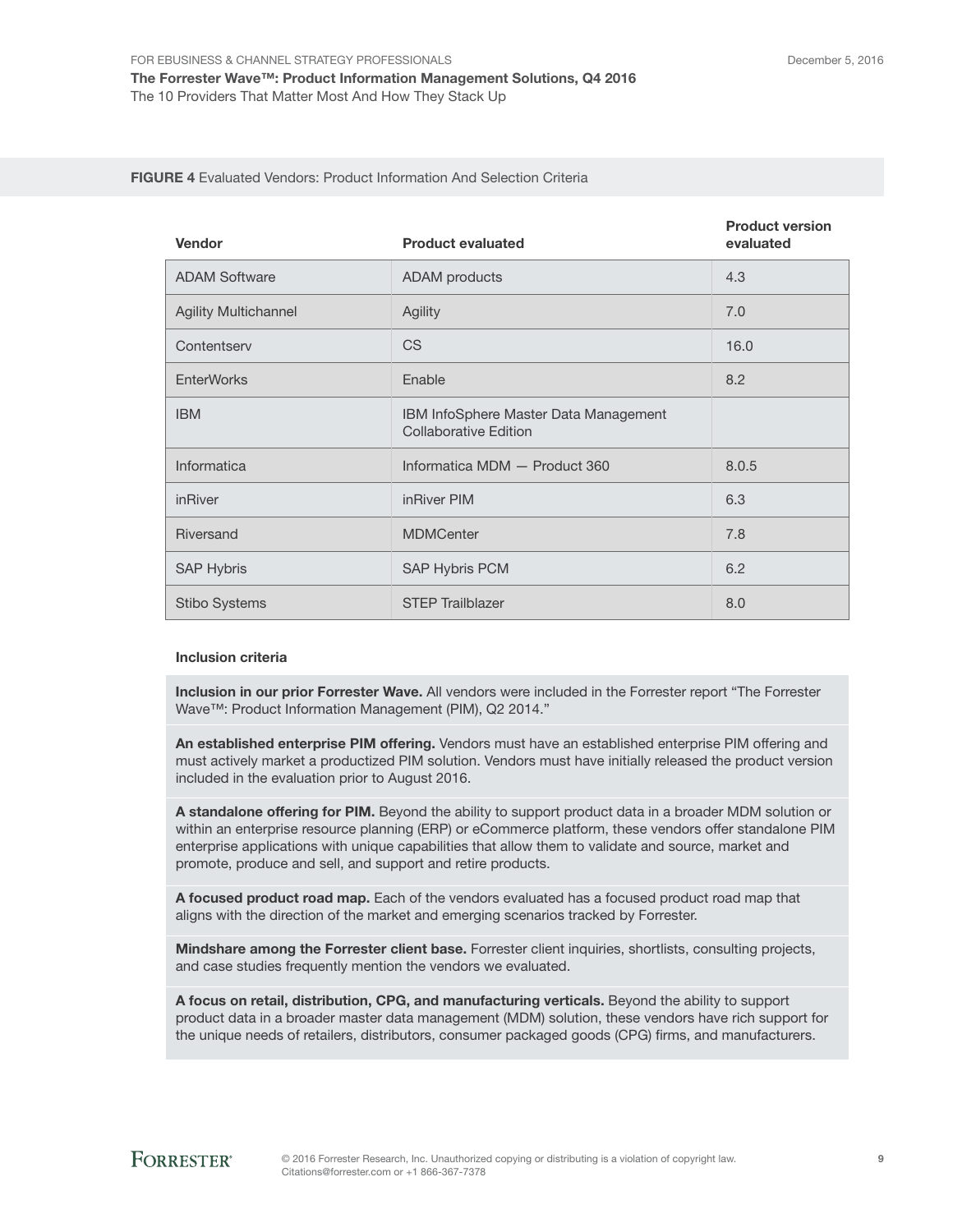## Vendor Profles

This evaluation of the PIM market is intended as a starting point only. We encourage clients to review detailed product evaluations and to use the Forrester Wave Excel-based vendor comparison tool to adapt criteria weightings to fit their individual needs (see Figure 5).

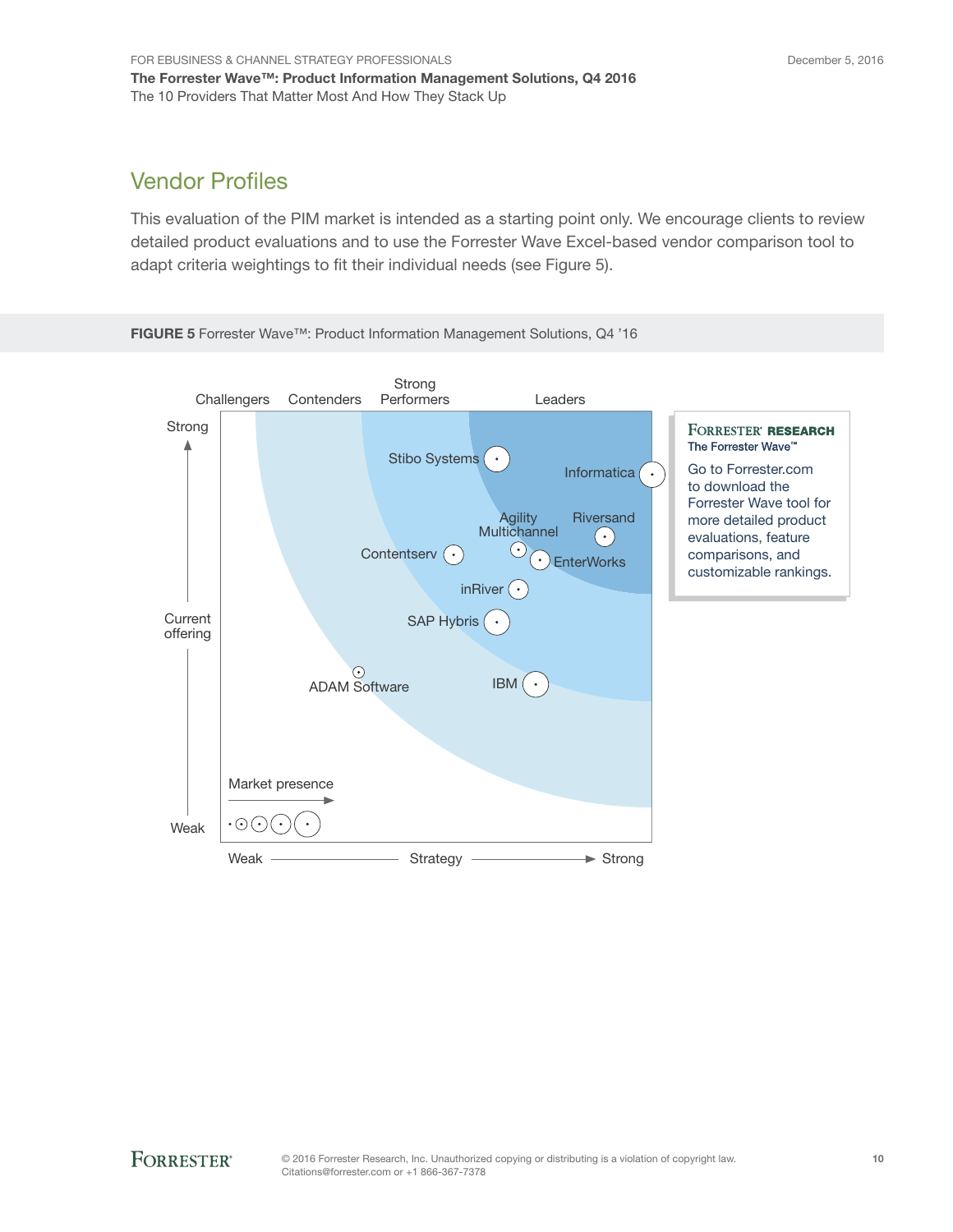#### FIGURE 5 Forrester Wave™: Product Information Management Solutions, Q4 '16 (Cont.)

|                                             | Agitty Muttichannel |      |                     |  |  |           |  |          |                                                   |  |  |
|---------------------------------------------|---------------------|------|---------------------|--|--|-----------|--|----------|---------------------------------------------------|--|--|
|                                             | Forwardsiting       |      | <b>DAM Software</b> |  |  | textuarks |  | inpiller |                                                   |  |  |
| <b>Current offering</b>                     | 50%                 |      |                     |  |  |           |  |          | 1.97 3.39 3.33 3.27 1.83 4.26 2.93 3.54 2.55 4.44 |  |  |
| Architecture and scalability                | 10%                 |      |                     |  |  |           |  |          | 1.40 3.00 2.60 2.20 2.60 4.20 1.40 3.00 4.60 3.40 |  |  |
| Integration and syndication                 | 25%                 |      |                     |  |  |           |  |          | 1.65 4.00 1.90 2.90 1.60 4.00 3.35 3.50 2.60 5.00 |  |  |
| Workflow and business<br>process support    | 5%                  |      |                     |  |  |           |  |          | 5.00 4.00 4.00 4.00 2.00 5.00 2.00 5.00 3.00 5.00 |  |  |
| Product taxonomy/relationship<br>management | 5%                  | 4.00 |                     |  |  |           |  |          | 5,00 4,00 5,00 3,00 3,00 3,00 5,00 3,00 5,00      |  |  |
| Time-to-value                               | 10%                 |      |                     |  |  |           |  |          | 3.00 1.00 1.00 5.00 1.00 5.00 3.00 3.00 5.00 5.00 |  |  |
| Product attribute management                | 10%                 |      |                     |  |  |           |  |          | 3.50 4.50 4.00 3.50 2.50 3.50 3.00 4.00 3.50 3.00 |  |  |
| Roles and privileges                        | 2%                  |      |                     |  |  |           |  |          | 4.60 3.80 3.00 3.80 4.20 4.20 2.80 3.80 5.00 3.80 |  |  |
| Administration tools                        | 5%                  |      |                     |  |  |           |  |          | 1.00 2.60 5.00 1.40 0.60 2.60 4.60 1.80 1.00 1.80 |  |  |
| Vendor portal tools                         | 18%                 |      |                     |  |  |           |  |          | 1.00 3.00 5.00 3.00 1.00 5.00 3.00 3.00 0.00 5.00 |  |  |
| Data quality, governance, and<br>reporting  | 10%                 |      |                     |  |  |           |  |          | 0.00 3.40 4.80 3.40 2.80 4.80 2.80 4.60 1.40 4.80 |  |  |

All scores are based on a scale of 0 (weak) to 5 (strong).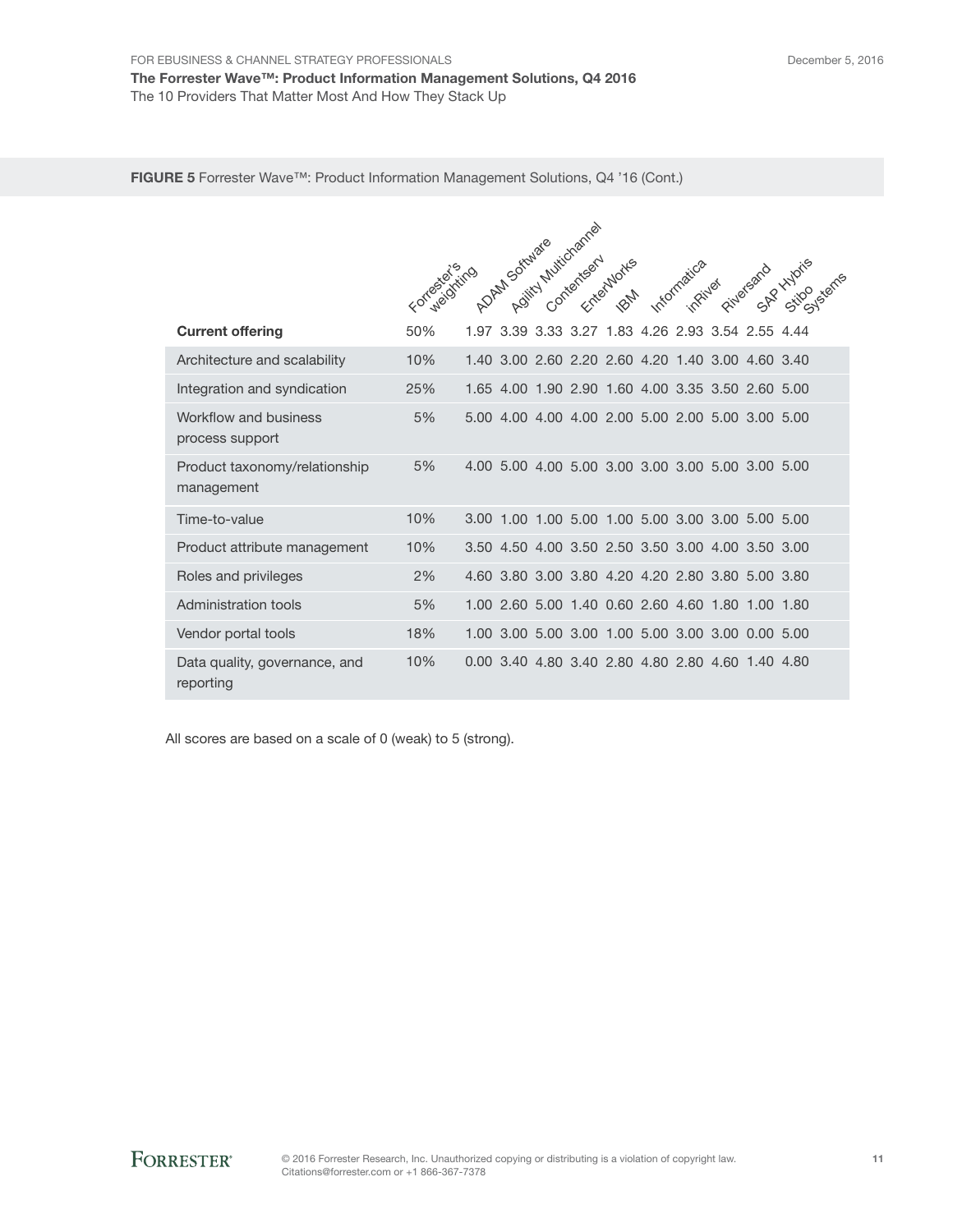#### FIGURE 5 Forrester Wave™: Product Information Management Solutions, Q4 '16 (Cont.)

|                                               | AS Assimilation of the Contractor |  |  |  |  |                             |  |          |                                                   |                         |
|-----------------------------------------------|-----------------------------------|--|--|--|--|-----------------------------|--|----------|---------------------------------------------------|-------------------------|
|                                               | Forwardsiting                     |  |  |  |  | Entertaintes<br><b>FOND</b> |  | infiiver |                                                   | Pitledeard Hydre Parrie |
| <b>Strategy</b>                               | 50%                               |  |  |  |  |                             |  |          | 1.60 3.45 2.70 3.70 3.65 5.00 3.45 4.45 3.20 3.20 |                         |
| Product road map and<br>strategic direction   | 45%                               |  |  |  |  |                             |  |          | 1.00 4.00 4.00 5.00 2.00 5.00 4.00 5.00 1.00 1.00 |                         |
| Target market and enterprise<br>track record  | 35%                               |  |  |  |  |                             |  |          | 1.00 3.00 2.00 3.00 5.00 5.00 3.00 4.00 5.00 5.00 |                         |
| Partnerships and services                     | 20%                               |  |  |  |  |                             |  |          | 4.00 3.00 1.00 2.00 5.00 5.00 3.00 4.00 5.00 5.00 |                         |
| <b>Market presence</b>                        | $0\%$                             |  |  |  |  |                             |  |          | 1.20 2.85 3.65 3.35 4.40 4.65 4.00 3.35 4.50 4.60 |                         |
| Revenue                                       | 35%                               |  |  |  |  |                             |  |          | 1.00 3.00 3.00 3.00 5.00 5.00 3.00 4.00 5.00 5.00 |                         |
| Revenue growth                                | 10%                               |  |  |  |  |                             |  |          | 3.00 3.00 4.00 5.00 2.00 3.00 5.00 3.00 0.00 4.00 |                         |
| Customer base                                 | 25%                               |  |  |  |  |                             |  |          | 1.00 3.00 4.00 3.00 5.00 5.00 5.00 3.00 5.00 5.00 |                         |
| New customers                                 | 15%                               |  |  |  |  |                             |  |          | 0.00 2.00 5.00 5.00 3.00 4.00 5.00 2.00 5.00 4.00 |                         |
| Geographic and vertical market<br>penetration | 15%                               |  |  |  |  |                             |  |          | 2.00 3.00 3.00 2.00 5.00 5.00 3.00 4.00 5.00 4.00 |                         |

All scores are based on a scale of 0 (weak) to 5 (strong).

#### Leaders

› Informatica is well positioned to tackle the future of commerce. Product 360 has one of the most complete sets of deployment, quality, and data management capabilities for PIM. In addition, it has visionary partnerships with Amazon and Google Manufacturer Center for the exchange of product content. Informatica has a diverse global customer base spanning retailers, distributors, and manufacturers. Customers choose this PIM solution in large part for its usability to support an omnichannel environment. Solid visualization, complex catalog management with inheritance, and strong workflow capabilities help business users create, manage, and govern product data. Informatica PIM workfow is extensive, and users can deploy it further upstream and downstream using Informatica BPM.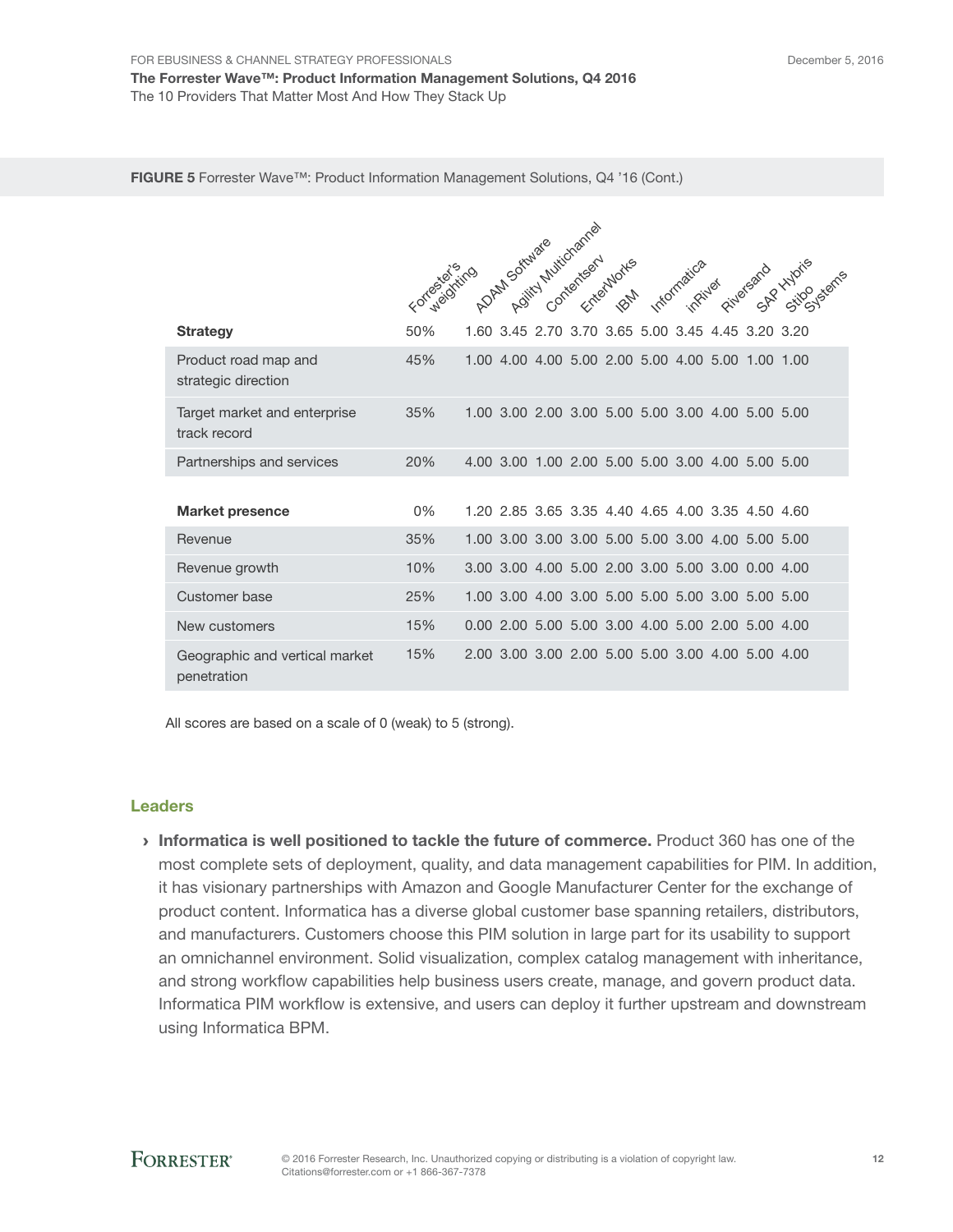December 5, 2016

One of the biggest customer pain points is pricing transparency: Customers told us that negotiating with Informatica is particularly difficult, given complex pricing models and various components, such as data quality, that are billed separately. By contrast, customers are very satisfed with Informatica's global network of customers and partners as well as with its support, which is second to none in the space.

› Riversand offers a well-rounded business tool to master product data. Riversand offers customers maximum flexibility to model product data. The product shines in its workflow, approval, and business process support as well as ease in onboarding and syndicating data. Business customers can confgure and control product information to match any display option from mobile, eCommerce, print, email, or search engine optimization, to name a few. Furthermore, data quality runs in the delivery process and proactively notifes product teams and merchandisers of errors or issues. It has a tightly integrated DAM with embedded image/video editing and rendering features.

Riversand has room to improve: Specifcally, customers want a more intuitive UI and a more efficient UX when using the product in conjunction with the DAM tool, which Riversand is addressing in its next product release. Additionally, Riversand needs to complement its welldeveloped integration frameworks with more certifed out-of-the-box connectors.

› Stibo Systems offers a breadth of native capabilities at maximum scale. Stibo Systems has been growing its PIM offering organically over its 30-plus years in this space. The company's broad set of out-of-the-box PIM capabilities, industry-specific knowledge, and breadth of professional services solidifes its position as a PIM market leader. Stibo Systems' particular product strengths include connectivity with its breadth of back- and front-end connectors as well as strong data integration and syndication. This solution excels at integrating with real-time systems, providing many transport and format options.

To rise to the next level, customers want Stibo Systems to improve its UI intuitiveness and the time required for business users to master using the product. This vendor rapidly deploys new functionality to meet market demands but needs to proactively help customers who feel that updates are sometimes so frequent that it's difficult to keep up. Customers also noted that Stibo Systems works exclusively with an Oracle database, which can be limiting, depending on the customer's database environment. Nevertheless, the solution scales well as the volume of products increases.

#### Strong Performers

 $\rightarrow$  EnterWorks is well positioned to deliver product insights in the cloud. EnterWorks competes on its ability to extend and incorporate data from other domains in addition to product. It also provides its customers with strong reporting capabilities and fexibility in its cloud architecture. Supported by healthy funding rounds, the company has grown steadily since Forrester's 2014 PIM Wave evaluation.<sup>10</sup> The solution has robust reporting capabilities, allowing users to easily view, track, and manage the products for which they are responsible. It includes dashboard widgets that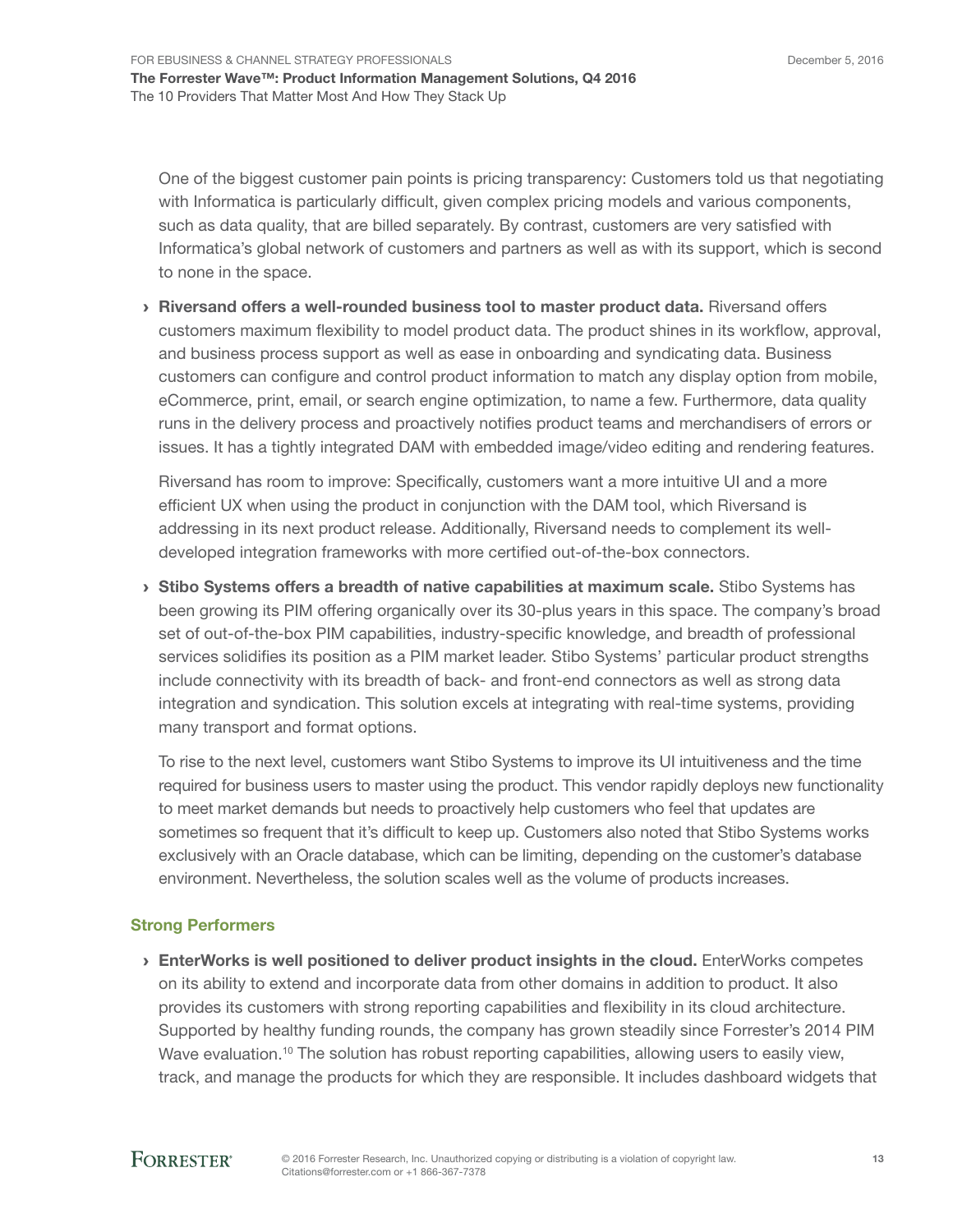enable users to scorecard vendor quality and performance, which are also exposed in the tool's vendor portal. The portal offers a complete business workbench that provides visibility into the state and quality of product data and product management workflows.

Customer feedback highlights EnterWorks' professional services organization as an outstanding business partner to implement PIM. Well-developed search capabilities make fnding and managing products easy: Users can search using full text, faceted search, or flters and can run side-by-side comparisons. Customers noted that they need a more updated and intuitive UI, which EnterWorks is actively addressing in its latest version of the product.

› Agility Multichannel excels at connectivity and flexibility in working with data. Agility Multichannel builds on its extensive PIM experience with a modular interface that lets business users easily model and test how content enrichment affects customer engagement. The frm boasts a broad set of partnerships, a breadth of connectivity to leading eCommerce tools, Adobe's Creative Cloud for print, and backend enterprise systems. Starting with Agility version 7, the product ships with Pentaho Enterprise Edition, which brings robust data integration and business analytics, particularly for customers with more complex data integration needs that otherwise would require additional MDM investment. Additionally, the product ships with a library of widgets that allow for individual roles (e.g., product managers, online merchandisers, and suppliers) to design optimized workflows from a single web-based tool set.

When it comes to improvement, Agility Multichannel's search falls short in relation to other vendors that have side-by-side product comparison and difference-highlighting capabilities and betterdeveloped capabilities to report and visualize searches. Agility is a well-rounded product that will benefit from continuing to expand its global ecosystem of partners.

**In River's product fits hand-in-glove with the business user.** Sweden-based in River has rapidly gained traction in the PIM space: It approaches building a product around the everyday needs of the marketer. Customers highlight the tool's usability and the intuitiveness of the UI, with one customer noting that it was off and running with the tool within a week. The company's new "software-as-aservice (SaaS) frst" model is attractive to many organizations with aggressive cloud strategies. Its strong network of technology and implementation partners is one of the main catalysts for its rapid growth in the US market. In fact, partner-led opportunities drive a signifcant portion of license revenues.

Customers told us they're very satisfed with how easy it is to adopt the tool as well as with ongoing support and training. One caveat is that the product has limited back-end connectors, which typically requires the client to build custom connectors. Nonetheless, the company's vision and road map are attractive, including plans to release a multitenant SaaS solution in the frst half of 2017.

› Contentserv aims to deliver business insights with the flexibility of the cloud. This Germany-based vendor built its PIM tool with commerce, merchandising, and business process in mind. Customers lauded the product for being easy to learn and use upon implementation. Contentserv makes it simple for business users to enrich products by previewing information in the format of the channels as well as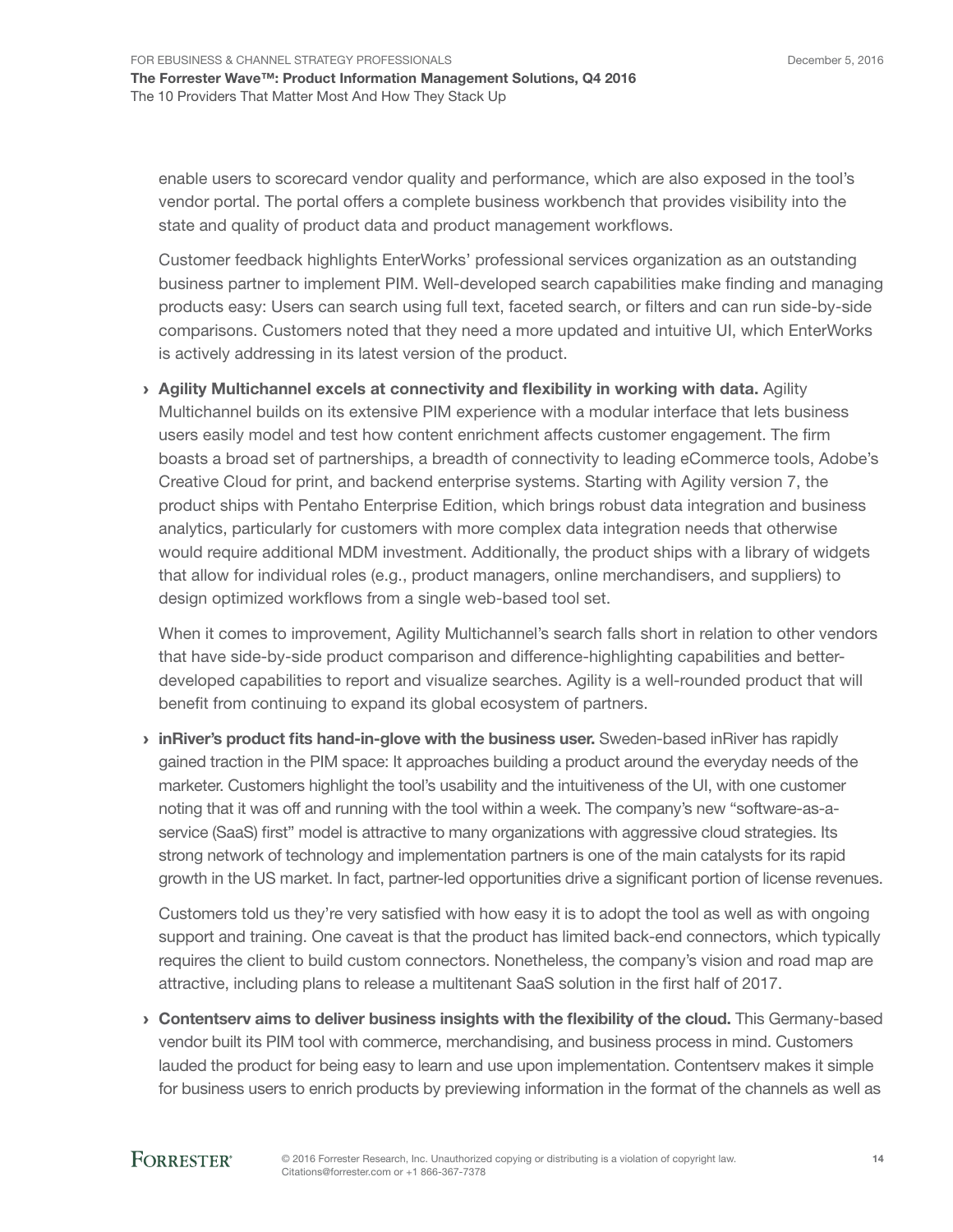to compare, update, or merge products while viewing them side-by-side. The frm provides extensive support to validate and manage errors, which allows customers to write data quality rules natively embedded in PIM and DAM. Another plus is that its embedded media asset management tool strongly supports customers that need to localize product information on a global scale.

Traditionally competing in the European market, the company has set its sights on North America to continue building its client base. Areas where the company could improve include more certifed out-of-the-box connectors to more of the commonly used back-offce applications in the market as well as a more robust set of customer support services to help customers decrease time-to-value.

 $\rightarrow$  SAP is in the process of integrating PCM to the broader Hybris suite. SAP originally entered the PIM space through its Hybris acquisition, with the vision of integrating the product into its unifed front-office suite while providing a strong set of business user tools (the SAP Hybris PIM Cockpit) for business-focused, merchandising, eCommerce, and marketing roles. Other PIM vendors in this Forrester Wave have partnerships with eCommerce platforms, so SAP Hybris' value proposition is unique in having a combined PIM/eCommerce/web content management system (WCMS) offering built on the same fexible Java architecture and data model. As a result, Hybris appeals to frms that have both PIM and eCommerce project priorities.

Overall, customers reported that the system is complex to use and that the UI for the merchandiser and business user is outdated. PIM prospects should investigate whether the promised new UI for 2017 will satisfy their business user needs. Forrester found that the vast majority of current SAP Product Content Management (PCM) implementations are within SAP commerce install bases (customers) that have modest PIM requirements. We also found that SAP is still very much in the process of integrating SAP Hybris PCM into the broader SAP ecosystem.

#### **Contenders**

› IBM's Infosphere MDM is set to reinvent itself in light of Watson. This solution shows strengths but is also a product in transition. One of its current strengths is IBM's breadth of integrations with other enterprise platforms to facilitate product information flow. The tool effectively supports product data syndication by integrating with other systems via point-to-point and middleware tools and supports many communication protocols and data formats. However, the product needs considerable improvement in its UI/UX, with customers noting that it "feels intimidating to use." Nevertheless, the company is well positioned to bring a cognitive element to its product that can augment the capabilities of the modern business user.

Customers' biggest concern with this product is that their data stewards must author everything, so IBM needs to provide more support around product enrichment and facilitating self-service. Fortunately, effective April 1, 2016, Persistent Systems has agreed to purchase IBM's PIM intellectual property: IBM remains the primary sales channel, but the new owners are already upgrading the product. The new team will create an updated role-based UI that empowers business users to bring products to market with minimal to no customization and IT dependence.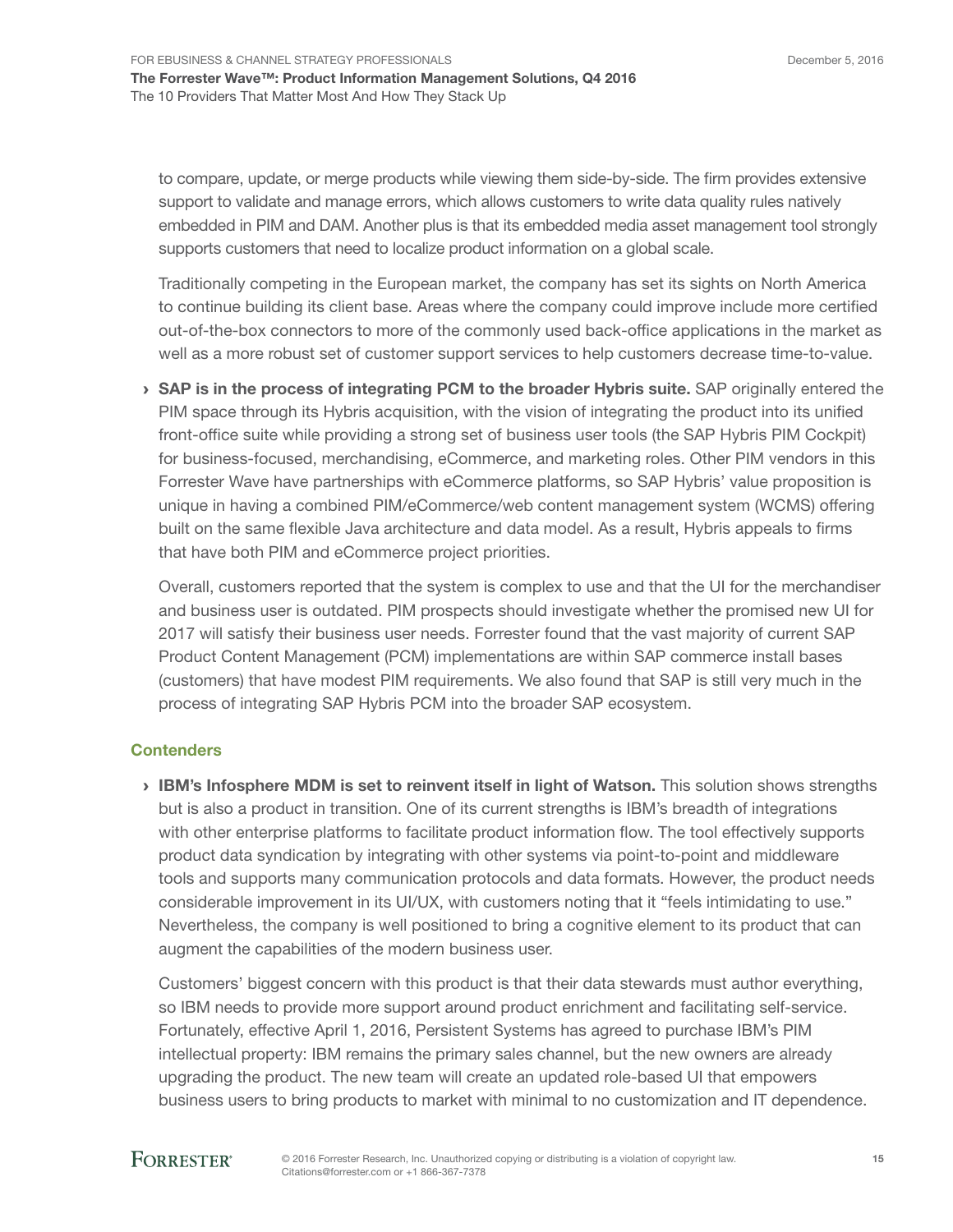FOR EBUSINESS & CHANNEL STRATEGY PROFESSIONALS The Forrester Wave™: Product Information Management Solutions, Q4 2016 The 10 Providers That Matter Most And How They Stack Up

> ADAM Software's PIM/DAM combination sets it apart. ADAM Software's product is well suited for customers that need to manage both product information and a large number of digital assets and users across many languages and geographies. Its PIM strength lies in preparing product information at the point of customer engagement while needing little to no support from technology management. Combined with its leading DAM tool, its PIM capabilities offer a differentiated product for customers. The combination is especially effective for those businesses managing high-quality digital assets that require strong workfow capabilities to orchestrate product information and content work.

Looking ahead, customers noted that they need this solution to offer a unifed PIM/DAM UI to eliminate having to switch contexts when they use the tool, something that's already part of ADAM Software's road map of planned enhancements. The company has prioritized supporting merchandising and marketing features and now needs to invest in data quality, bulk update, and product import feeds.

## Engage With An Analyst

Gain greater confdence in your decisions by working with Forrester thought leaders to apply our research to your specific business and technology initiatives.

#### Analyst Inquiry

To help you put research into practice, connect with an analyst to discuss your questions in a 30-minute phone session — or opt for a response via email.

#### [Learn more.](http://forr.com/1einFan)

#### Analyst Advisory

Translate research into action by working with an analyst on a specifc engagement in the form of custom strategy sessions, workshops, or speeches.

[Learn more.](http://www.forrester.com/Analyst-Advisory/-/E-MPL172)

#### Webinar

Join our online sessions on the latest research affecting your business. Each call includes analyst Q&A and slides and is available on-demand.

[Learn more](https://www.forrester.com/events?N=10006+5025).



[Forrester's research apps for iPhone® and iPad®](https://go.forrester.com/apps/) Stay ahead of your competition no matter where you are.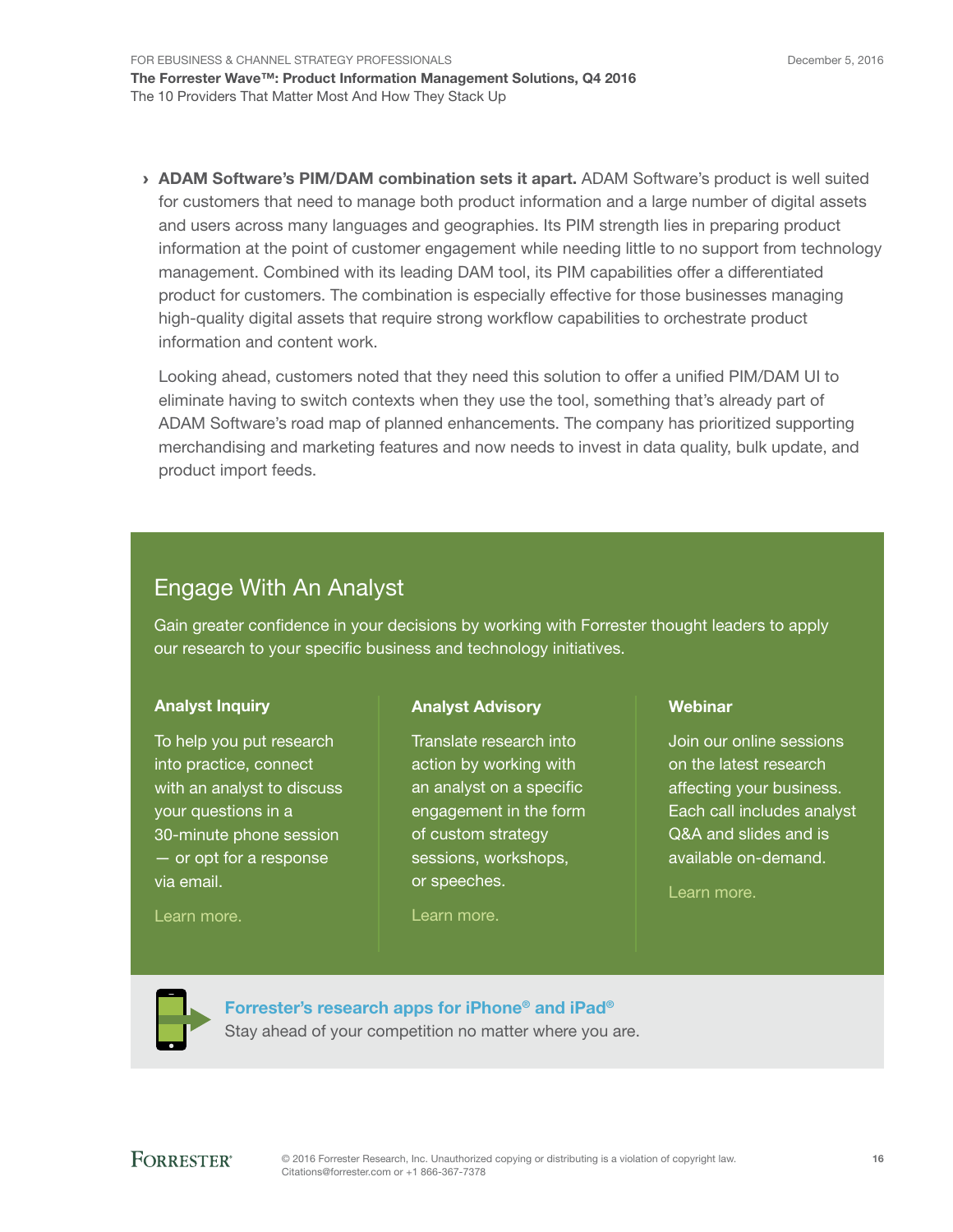## Supplemental Material

#### Online Resource

The online version of Figure 5 is an Excel-based vendor comparison tool that provides detailed product evaluations and customizable rankings.

#### Data Sources Used In This Forrester Wave

Forrester used a combination of 40 data sources to assess the strengths and weaknesses of each solution. We evaluated the vendors participating in this Forrester Wave, in part, using materials that they provided to us by July 2016.

- > Hands-on lab evaluations. Vendors spent one day with a team of analysts who performed a hands-on evaluation of the product using a scenario-based testing methodology. We evaluated each product using the same scenarios, creating a level playing feld by evaluating every product on the same criteria.
- › Vendor surveys. Forrester surveyed vendors on their capabilities as they relate to the evaluation criteria. Once we analyzed the completed vendor surveys, we conducted vendor calls where necessary to gather details of vendor qualifications.
- › Product demos. We asked vendors to conduct demonstrations of their products' functionality. We used fndings from these product demos to validate details of each vendor's product capabilities.
- › Customer reference calls. To validate product and vendor qualifcations, Forrester also conducted reference calls with two to three of each vendor's current customers.

#### The Forrester Wave Methodology

We conduct primary research to develop a list of vendors that meet our criteria to be evaluated in this market. From that initial pool of vendors, we then narrow our final list. We choose these vendors based on: 1) product ft; 2) customer success; and 3) Forrester client demand. We eliminate vendors that have limited customer references and products that don't fit the scope of our evaluation.

After examining past research, user need assessments, and vendor and expert interviews, we develop the initial evaluation criteria. To evaluate the vendors and their products against our set of criteria, we gather details of product qualifcations through a combination of lab evaluations, questionnaires, demos, and/or discussions with client references. We send evaluations to the vendors for their review, and we adjust the evaluations to provide the most accurate view of vendor offerings and strategies.

We set default weightings to reflect our analysis of the needs of large user companies  $-$  and/or other scenarios as outlined in the Forrester Wave evaluation — and then score the vendors based on a clearly defned scale. We intend these default weightings to serve only as a starting point and encourage readers to adapt the weightings to fit their individual needs through the Excel-based tool.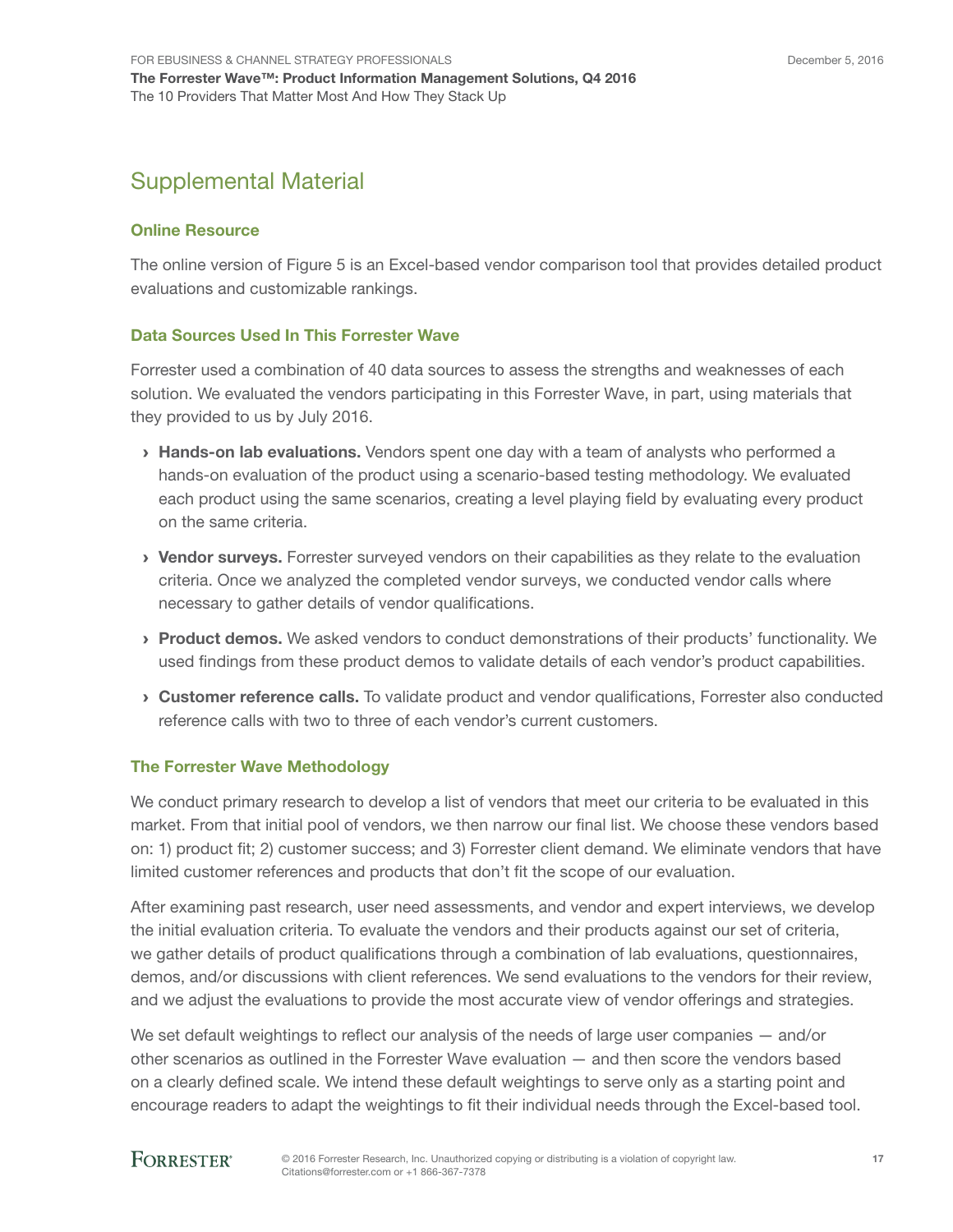The final scores generate the graphical depiction of the market based on current offering, strategy, and market presence. Forrester intends to update vendor evaluations regularly as product capabilities and vendor strategies evolve. For more information on the methodology that every Forrester Wave follows, go to http://www.forrester.com/marketing/policies/forrester-wave-methodology.html.

#### Integrity Policy

We conduct all our research, including Forrester Wave evaluations, in accordance with our Integrity Policy. For more information, go to http://www.forrester.com/marketing/policies/integrity-policy.html.

#### Survey Methodology

Forrester's Consumer Technographics® North American Retail And Travel Online Benchmark Recontact Survey 1, Q3 2016 (US) was felded in May and June 2016. This online survey included 4,400 respondents in the US between the ages of 18 and 88. For results based on a randomly chosen sample of this size, there is 95% confidence that the results have a statistical precision of plus or minus 1.5% of what they would be if the entire population of US online adults (defned as those online weekly or more often) had been surveyed.

Forrester weighted the data by age, gender, income, and region to demographically represent the US online adult population. The survey sample size, when weighted, was 4,399. (Note: Weighted sample sizes can be different from the actual number of respondents to account for individuals generally underrepresented in online panels.) Lightspeed Research felded this survey on behalf of Forrester. Survey respondent incentives include points redeemable for gift certifcates.

## **Endnotes**

- <sup>1</sup> This forecast highlights the effects of retailers' cross-channel selling efforts. See the Forrester report "Forrester Research [Web-Influenced Retail Sales Forecast, 2015 To 2020 \(US\).](http://www.forrester.com/go?objectid=RES129003)" This report, an annual update of Forrester's Web-Infuenced Retail Forecast, lays out the current state of web-infuenced sales in the US and the factors that will drive growth through 2020. See the Forrester report "[Brief: Digital Touchpoint Investments Significantly Influence US Retail Sales.](http://www.forrester.com/go?objectid=RES116715)"
- <sup>2</sup> Source: Forrester's North American Consumer Technographics Retail Survey, 2015. For more information, see the Forrester report "[The Rise Of The Empowered Customer](http://www.forrester.com/go?objectid=RES133207)."
- <sup>3</sup> Forrester defines the customer life cycle as the enterprise's view of the phases a customer passes through in the course of an ongoing relationship with a company. The stages include discover, explore, buy, use, ask, and engage.
- <sup>4</sup> Source: Forrester's Consumer Technographics North American Retail And Travel Online Benchmark Recontact Survey 1, Q3 2016 (US).
- 5 Outdoor retailer Recreational Equipment (REI) found that when customers watched a video about a product, the conversion rate doubled compared with that of nonwatchers. When customers made a purchase after watching the video, more than half the time, it was in the same session as the video view. Similarly, specialty home furnishings retailer Cost Plus World Market told Forrester that it sees 1.9 to 2.5 times the conversion rates for pages with video versus those without. For more on this, see the Forrester report "[Short-Form Product Video: Blockbuster Conversions](http://www.forrester.com/go?objectid=RES133991)  [Without The Hollywood Budget](http://www.forrester.com/go?objectid=RES133991)."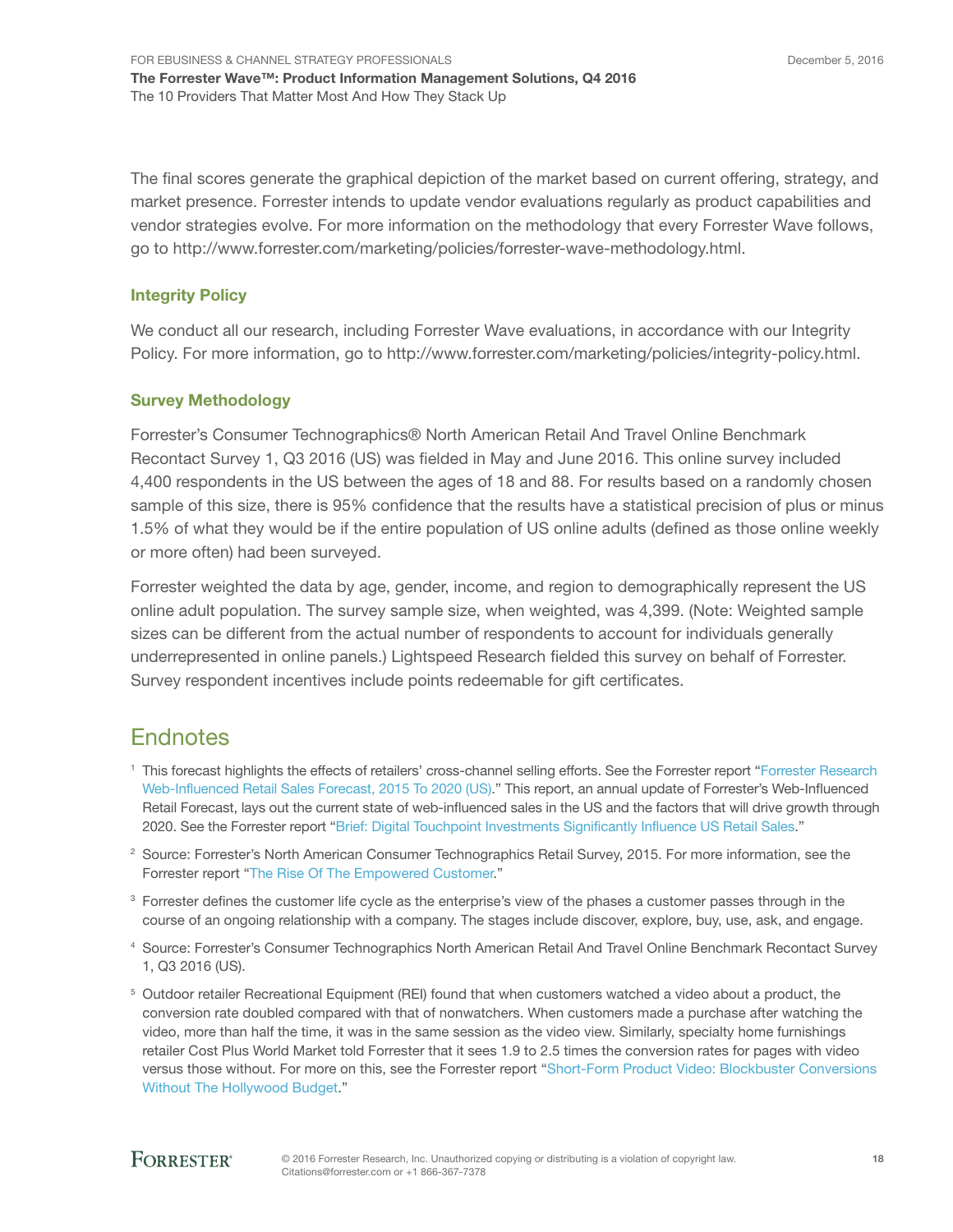- <sup>6</sup> Source: Forrester's Consumer Technographics North American Online Benchmark Survey (Part 1), 2016.
- <sup>7</sup> Source: Forrester's Consumer Technographics North American Retail And Travel Online Benchmark Recontact Survey 1, Q3 2016 (US).
- <sup>8</sup> Source: Forrester's Consumer Technographics North American Retail And Travel Online Benchmark Recontact Survey 1, Q3 2016 (US).
- 9 In Forrester's 19-criteria evaluation of product information management (PIM) vendors, we identifed the 10 most significant providers in the category - ADAM Software, Agility Multichannel, asim, Enterworks, hybris (an SAP company), IBM, Informatica, inRiver, Riversand Technologies, and Stibo Systems — and researched, analyzed, and scored them in three areas: current offering, strategy, and market presence. This report details our findings about how well each vendor fulflls our criteria and where they stand in relation to each other to help eBusiness and channel strategy professionals select the right partner for their product information management needs. See the Forrester report "[The Forrester Wave™: Product Information Management \(PIM\), Q2 2014.](http://www.forrester.com/go?objectid=RES108002)"
- <sup>10</sup> For details of this evaluation, see the Forrester report "The Forrester Wave™: Product Information Management (PIM), [Q2 2014.](http://www.forrester.com/go?objectid=RES108002)"